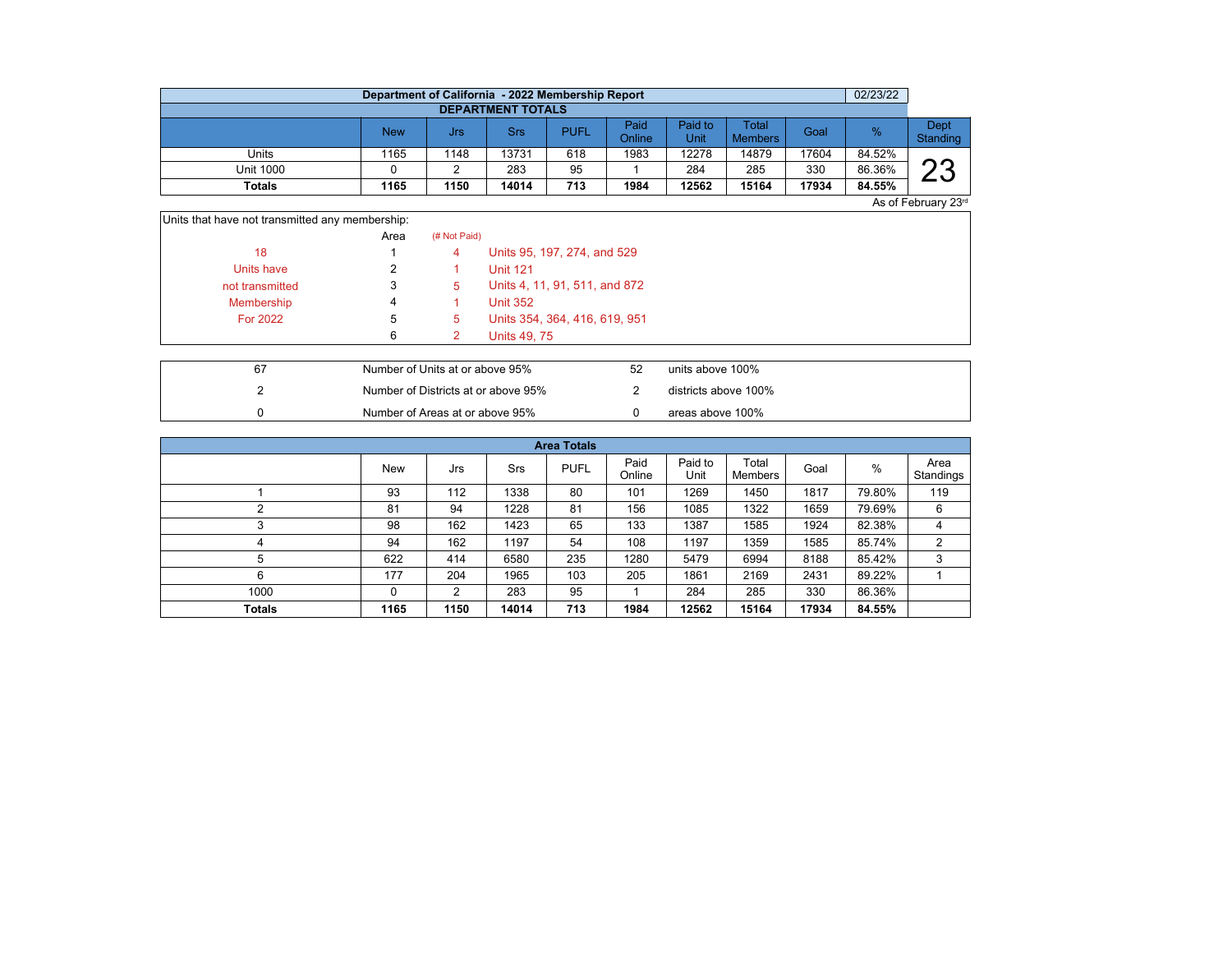| <b>District Totals</b> |                 |                 |                  |                 |                 |                  |                  |       |         |                              |
|------------------------|-----------------|-----------------|------------------|-----------------|-----------------|------------------|------------------|-------|---------|------------------------------|
|                        | <b>New</b>      | Jrs             | Srs              | <b>PUFL</b>     | Paid<br>Online  | Paid to<br>Unit  | Total<br>Members | Goal  | $\%$    | <b>District</b><br>Standings |
| 1                      | 14              | 6               | 74               | 5               | 5               | 70               | 80               | 97    | 82.47%  | 13                           |
| $\overline{2}$         | 22              | $11\,$          | 192              | 10              | 16              | 177              | 203              | 296   | 68.58%  | 29                           |
| 3                      | 0               | 0               | 15               | 3               | 2               | 10               | 15               | 18    | 83.33%  | 12                           |
| 4                      | 11              | 27              | 200              | 6               | $\overline{7}$  | 214              | 227              | 312   | 72.76%  | 26                           |
| 5                      | $\overline{16}$ | $\overline{11}$ | 304              | 26              | $\overline{31}$ | 258              | 315              | 407   | 77.40%  | 24                           |
| 6                      | 17              | $\overline{50}$ | 332              | 16              | $\overline{26}$ | 340              | 382              | 406   | 94.09%  | 3                            |
| $\overline{7}$         | $\overline{13}$ | $\overline{7}$  | 221              | $\overline{14}$ | $\overline{14}$ | $\overline{200}$ | 228              | 281   | 81.14%  | $\overline{17}$              |
| 8                      | $\overline{2}$  | 3               | $\overline{18}$  | 3               | $\mathbf{1}$    | 17               | $\overline{21}$  | 30    | 70.00%  | $\overline{27}$              |
| 9                      | $\mathbf{1}$    | 6               | 53               | 8               | 3               | 48               | 59               | 86    | 68.60%  | 28                           |
| 10                     | 3               | 3               | 47               | 6               | 0               | 44               | 50               | 79    | 63.29%  | 30                           |
| 11                     | 16              | 27              | 307              | 19              | 32              | 283              | 334              | 411   | 81.27%  | 16                           |
| 12                     | 19              | 34              | 241              | $\overline{7}$  | 19              | 249              | 275              | 351   | 78.35%  | 23                           |
| 13                     | 19              | 27              | 251              | 27              | 16              | 235              | 278              | 323   | 86.07%  | 10                           |
| 14                     | $\overline{13}$ | 50              | 282              | 15              | $\overline{31}$ | 286              | 332              | 451   | 73.61%  | $\overline{25}$              |
| $\overline{15}$        | $\overline{34}$ | $\overline{33}$ | $\overline{312}$ | 15              | $\overline{24}$ | 306              | 345              | 367   | 94.01%  | 4                            |
| 16                     | 94              | 59              | 854              | 16              | 70              | 827              | 913              | 988   | 92.41%  | 5                            |
| 17                     | 13              | 32              | 108              | 0               | $\overline{2}$  | 138              | 140              | 131   | 106.87% | $\mathbf{1}$                 |
| 18                     | 30              | 88              | 472              | 41              | 59              | 460              | 560              | 706   | 79.32%  | 21                           |
| 19                     | 68              | 54              | 740              | 43              | 86              | 665              | 794              | 979   | 81.10%  | 18                           |
| 20                     | 24              | 20              | 328              | 23              | 36              | 289              | 348              | 403   | 86.35%  | $\boldsymbol{9}$             |
| 21                     | 168             | 108             | 1153             | 36              | 178             | 1047             | 1261             | 1494  | 84.40%  | 11                           |
| 22                     | 66              | 73              | 1137             | 111             | 151             | 948              | 1210             | 1503  | 80.51%  | 19                           |
| 23                     | 13              | 76              | 349              | 11              | 20              | 394              | 425              | 475   | 89.47%  | $\overline{7}$               |
| 24                     | 29              | 37              | 311              | 23              | 40              | 285              | 348              | 334   | 104.19% | $\overline{2}$               |
| 25                     | 140             | 120             | 1405             | 48              | 125             | 1352             | 1525             | 1866  | 81.73%  | 15                           |
| 26                     | 26              | 10              | 282              | 12              | 43              | 237              | 292              | 356   | 82.02%  | 14                           |
| 27                     | 16              | 18              | 281              | 9               | 27              | 263              | 299              | 344   | 86.92%  | 8                            |
| 28                     | 30              | 45              | 577              | 25              | 93              | 504              | 622              | 785   | 79.24%  | 22                           |
| 29                     | 232             | 72              | 2684             | 31              | 794             | 1931             | 2756             | 3020  | 91.26%  | 6                            |
| 30                     | 16              | 41              | 201              | 9               | 32              | 201              | 242              | 305   | 79.34%  | 20                           |
| 1000                   | 0               | $\overline{2}$  | 283              | 95              | $\mathbf{1}$    | 284              | 285              | 330   | 86.36%  |                              |
| <b>Totals</b>          | 1165            | 1150            | 14014            | 713             | 1984            | 12562            | 15164            | 17934 | 84.55%  |                              |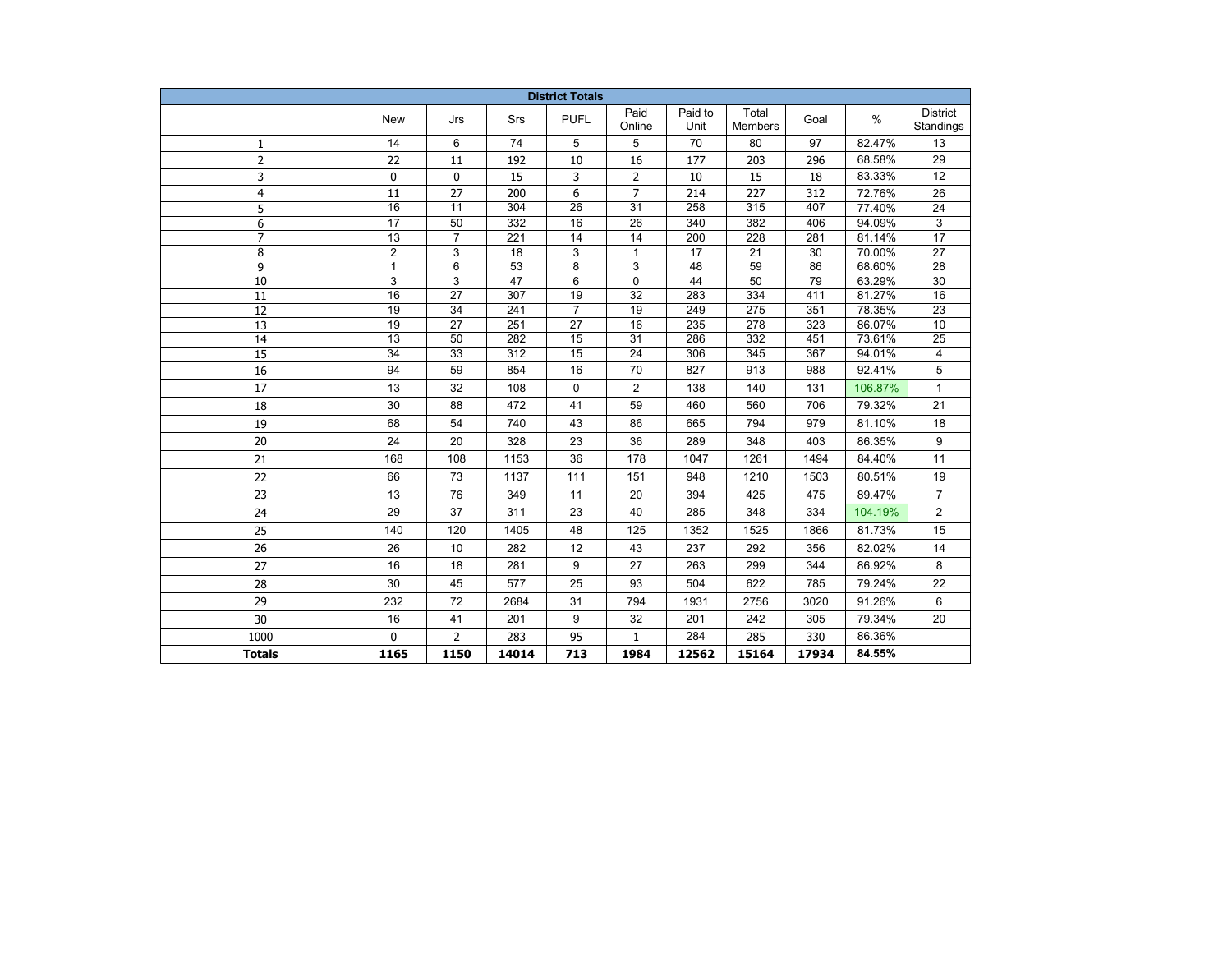| District 1 (Area 1)                                                                                                                                   |                                                                                 |    |   |    |   |   |                |    |    |         |   |  |  |
|-------------------------------------------------------------------------------------------------------------------------------------------------------|---------------------------------------------------------------------------------|----|---|----|---|---|----------------|----|----|---------|---|--|--|
| Department of California - 2022 Membership Report                                                                                                     |                                                                                 |    |   |    |   |   |                |    |    |         |   |  |  |
| Paid<br>Paid to<br>Total<br>$\%$<br>Unit #<br><b>PUFL</b><br>Goal<br>Unit Name<br><b>New</b><br><b>Srs</b><br>Jrs<br>Online<br>Unit<br><b>Members</b> |                                                                                 |    |   |    |   |   |                |    |    |         |   |  |  |
| 96                                                                                                                                                    | Seguoia                                                                         |    |   | 23 |   | 0 | 20             | 25 | 32 | 78.13%  | 3 |  |  |
| 205                                                                                                                                                   | <b>Walker Bailey</b>                                                            | 12 | 4 | 27 | ۵ | 0 | 31             | 31 | 20 | 155.00% |   |  |  |
| 274                                                                                                                                                   | Arcata                                                                          | 0  | 0 |    |   |   | $\overline{0}$ |    | 11 | 45.45%  | 4 |  |  |
| 415                                                                                                                                                   | Hoopa                                                                           | 0  | 0 | 19 |   | 0 | 19             | 19 | 23 | 82.61%  | 2 |  |  |
| 529                                                                                                                                                   | $\overline{0}$<br>$0.00\%$<br>Hopland<br>0<br>5<br>$\mathbf{0}$<br>11<br>n<br>0 |    |   |    |   |   |                |    |    |         |   |  |  |
| <b>Total</b>                                                                                                                                          | 70<br>97<br>74<br>80<br>5<br>5<br>82.47%<br>14<br>6                             |    |   |    |   |   |                |    |    |         |   |  |  |

|              | District 2 (Area 1)                                                                                                                                      |   |   |    |   |   |                |    |    |        |   |  |  |  |
|--------------|----------------------------------------------------------------------------------------------------------------------------------------------------------|---|---|----|---|---|----------------|----|----|--------|---|--|--|--|
|              | 02/23/22<br>Department of California - 2022 Membership Report                                                                                            |   |   |    |   |   |                |    |    |        |   |  |  |  |
| Unit #       | Paid<br>Paid to<br>Unit<br>Total<br>$\%$<br><b>PUFL</b><br><b>New</b><br>Unit Name<br>Goal<br><b>Srs</b><br>Jrs<br>Online<br>Unit<br>Standing<br>Members |   |   |    |   |   |                |    |    |        |   |  |  |  |
| 92           | Cheula                                                                                                                                                   |   |   | 58 | 4 | 4 | 55             | 63 | 80 | 78.75% | 3 |  |  |  |
| 197          | Shasta                                                                                                                                                   |   | 0 | 8  | 4 | 4 | $\overline{0}$ | 8  | 49 | 16.33% |   |  |  |  |
| 369          | Willis Hollenbeak                                                                                                                                        |   | 0 | 12 | 0 |   | 11             | 12 | 15 | 80.00% | ົ |  |  |  |
| 720          | Shasta Dam                                                                                                                                               | 8 |   | 55 |   | っ | 55             | 60 | 72 | 83.33% |   |  |  |  |
| 746          | Glen L Wilson Sr- Seawolf                                                                                                                                | 8 |   | 59 |   | 4 | 56             | 60 | 80 | 75.00% | 4 |  |  |  |
| <b>Total</b> | 177<br>22<br>10<br>296<br>16<br>203<br>192<br>68.58%<br>11                                                                                               |   |   |    |   |   |                |    |    |        |   |  |  |  |

|                                                               | District 3 (Area 1)                                                                                                                                   |  |  |    |  |   |    |    |    |        |  |  |  |
|---------------------------------------------------------------|-------------------------------------------------------------------------------------------------------------------------------------------------------|--|--|----|--|---|----|----|----|--------|--|--|--|
| 02/23/22<br>Department of California - 2020 Membership Report |                                                                                                                                                       |  |  |    |  |   |    |    |    |        |  |  |  |
| Unit#                                                         | Paid<br>Unit<br>Paid to<br>Total<br>%<br><b>PUFL</b><br><b>New</b><br>Unit Name<br>Goal<br>Srs<br>Jrs<br>Online<br>Unit<br>Standing<br><b>Members</b> |  |  |    |  |   |    |    |    |        |  |  |  |
| 204                                                           | <b>Thomas Tucker</b>                                                                                                                                  |  |  | 15 |  | - | 10 | 15 | 18 | 83.33% |  |  |  |
| 15<br>10<br>18<br><b>Total</b><br>15<br>83.33%<br>0           |                                                                                                                                                       |  |  |    |  |   |    |    |    |        |  |  |  |

|              |                     |                                                   |     | District 4 (Area 1) |                |                |                 |                  |      |          |                  |
|--------------|---------------------|---------------------------------------------------|-----|---------------------|----------------|----------------|-----------------|------------------|------|----------|------------------|
|              |                     | Department of California - 2020 Membership Report |     |                     |                |                |                 |                  |      |          | 02/23/22         |
| Unit #       | <b>Unit Name</b>    | <b>New</b>                                        | Jrs | Srs                 | <b>PUFL</b>    | Paid<br>Online | Paid to<br>Unit | Total<br>Members | Goal | $\%$     | Unit<br>Standing |
| 42           | Yuba-Sutter         | $\mathbf{0}$                                      |     | 16                  | $\overline{2}$ |                | 14              | 17               | 18   | 94.44%   |                  |
| 45           | Raisner             | $\mathbf{0}$                                      | 0   | 14                  | 0              | $\mathbf{0}$   | 14              | 14               | 18   | 77.78%   | 6                |
| 95           | Oroville            | $\mathbf{0}$                                      | 0   | $\mathbf{0}$        | $\mathbf{0}$   | $\mathbf{0}$   | $\overline{0}$  | $\mathbf{0}$     | 26   | $0.00\%$ | 9                |
| 98           | Jefferson L Winn    | $\Omega$                                          | 9   | 14                  | 0              | 0              | 23              | 23               | 26   | 88.46%   | $\overline{2}$   |
| 167          | Mount Lassen        | 3                                                 | 6   | 23                  |                |                | 27              | 29               | 33   | 87.88%   | 3                |
| 210          | South Butte         |                                                   |     | 13                  | 0              | $\mathbf{0}$   | 14              | 14               | 16   | 87.50%   | 4                |
| 218          | Vernon Jewel Danley |                                                   | 9   | 76                  | 0              | 2              | 83              | 85               | 99   | 85.86%   | 5                |
| 673          | Durham              | $\mathbf{0}$                                      | 0   | 14                  | $\mathbf{0}$   |                | 13              | 14               | 18   | 77.78%   | 6                |
| 807          | Linda               |                                                   |     | 30                  | 3              | 2              | 26              | 31               | 58   | 53.45%   | 8                |
| <b>Total</b> |                     | 11                                                | 27  | 200                 | 6              |                | 214             | 227              | 312  | 72.76%   |                  |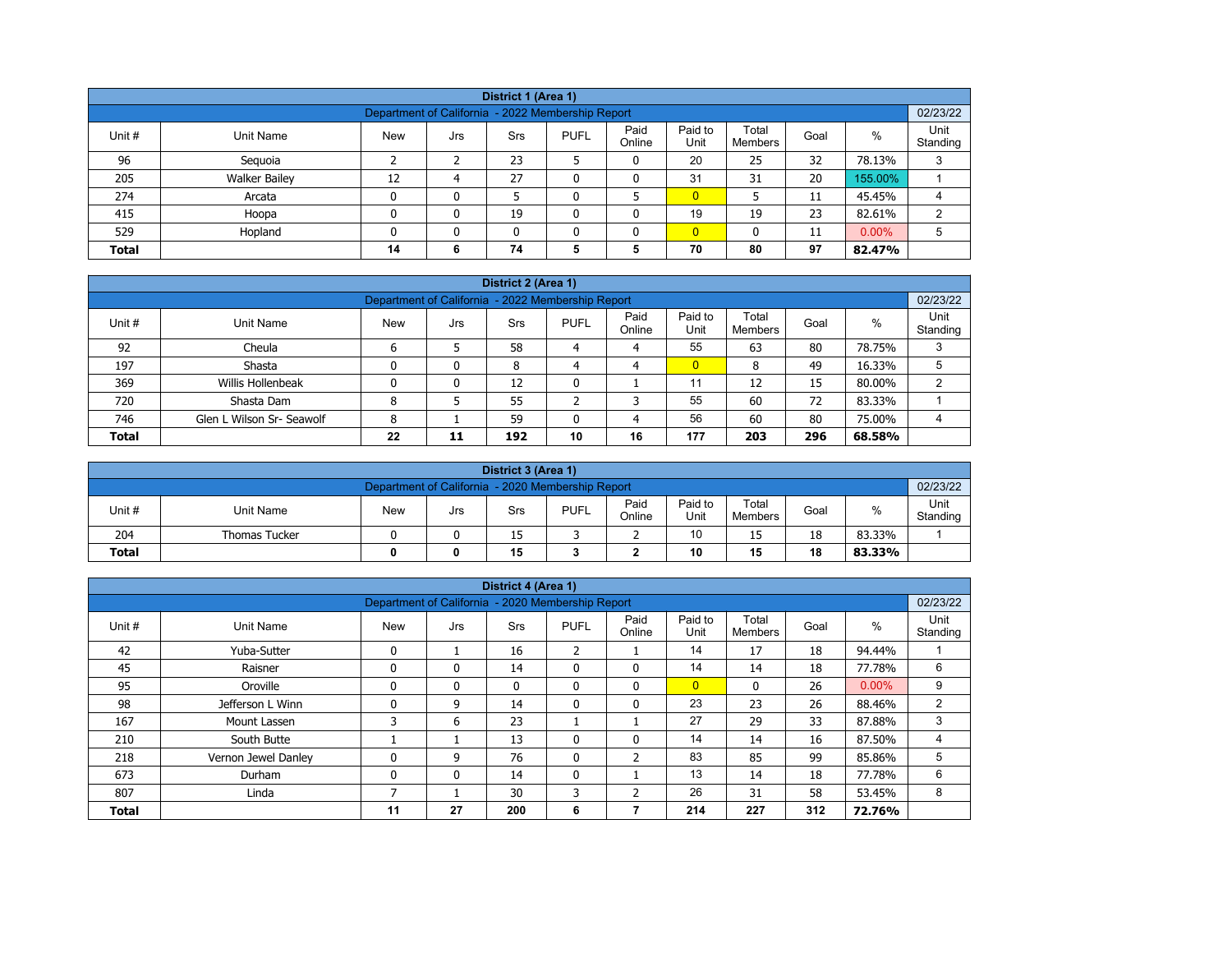|        |                           |                                                   |              | District 5 (Area 1) |                |                |                 |                         |      |         |                  |
|--------|---------------------------|---------------------------------------------------|--------------|---------------------|----------------|----------------|-----------------|-------------------------|------|---------|------------------|
|        |                           | Department of California - 2020 Membership Report |              |                     |                |                |                 |                         |      |         | 02/23/22         |
| Unit # | Unit Name                 | <b>New</b>                                        | Jrs          | <b>Srs</b>          | <b>PUFL</b>    | Paid<br>Online | Paid to<br>Unit | Total<br><b>Members</b> | Goal | $\%$    | Unit<br>Standing |
| 21     | <b>Theodore Roosevelt</b> | 0                                                 | $\mathbf{0}$ | 14                  | 3              |                | 10              | 14                      | 63   | 22.22%  | 13               |
| 101    | Benicia                   | 2                                                 | 0            | 15                  | 3              | $\overline{2}$ | 10              | 15                      | 10   | 150.00% | $\overline{2}$   |
| 111    | Sotoyome                  |                                                   | $\mathbf{0}$ | 36                  | 3              | 3              | 30              | 36                      | 43   | 83.72%  | 9                |
| 165    | Rago-Christopher          | $\Omega$                                          | $\mathbf{0}$ | 20                  |                | 4              | 15              | 20                      | 23   | 86.96%  | 8                |
| 178    | Rio Vista                 | 0                                                 | $\mathbf{0}$ | 15                  | 0              | $\overline{2}$ | 13              | 15                      | 14   | 107.14% | 3                |
| 179    | San Anselmo               | 2                                                 | $\mathbf{0}$ | 21                  | $\mathbf{0}$   | 3              | 18              | 21                      | 22   | 95.45%  | 4                |
| 194    | Tredway                   | 3                                                 | 0            | 16                  | $\overline{2}$ | $\mathbf 0$    | 14              | 16                      | 10   | 160.00% | 0                |
| 199    | Saint Helena              |                                                   | 3            | 30                  | $\mathbf{0}$   | 3              | 30              | 33                      | 36   | 91.67%  | 5                |
| 208    | Dixon                     | 2                                                 | 0            | 22                  | $\mathbf{0}$   |                | 21              | 22                      | 34   | 64.71%  | 10               |
| 293    | William Russell Ledford   | 0                                                 | 7            | 28                  | 6              | 0              | 29              | 35                      | 40   | 87.50%  | $\overline{7}$   |
| 437    | Konocti                   | 2                                                 | $\mathbf{0}$ | 33                  | $\overline{2}$ | 5              | 26              | 33                      | 54   | 61.11%  | 11               |
| 550    | Mare Island Navy Yard     | 3                                                 | $\mathbf{0}$ | 43                  | 3              |                | 39              | 43                      | 48   | 89.58%  | 6                |
| Total  |                           | 16                                                | 11           | 304                 | 26             | 31             | 258             | 315                     | 407  | 77.40%  |                  |

|              | District 6 (Area 1)                                                                                                                                   |    |    |     |    |    |     |     |     |         |   |  |  |  |
|--------------|-------------------------------------------------------------------------------------------------------------------------------------------------------|----|----|-----|----|----|-----|-----|-----|---------|---|--|--|--|
|              | 02/23/22<br>Department of California - 2020 Membership Report                                                                                         |    |    |     |    |    |     |     |     |         |   |  |  |  |
| Unit #       | Paid<br>Paid to<br>Total<br>Unit<br>%<br><b>PUFL</b><br>Goal<br><b>Srs</b><br>Unit Name<br><b>New</b><br>Jrs<br>Unit<br>Standing<br>Online<br>Members |    |    |     |    |    |     |     |     |         |   |  |  |  |
| 77           | Yolo                                                                                                                                                  |    | 6  | 32  | 0  |    | 36  | 38  | 37  | 102.70% | 2 |  |  |  |
| 233          | Laguna Elk Grove                                                                                                                                      | 0  | 16 | 51  |    | 14 | 52  | 67  | 74  | 90.54%  | 4 |  |  |  |
| 383          | Fair Oaks                                                                                                                                             |    | 11 | 49  |    |    | 58  | 60  | 57  | 105.26% |   |  |  |  |
| 521          | Haggin-Grant                                                                                                                                          | ٩  | 14 | 137 | 0  |    | 144 | 151 | 148 | 102.03% | 3 |  |  |  |
| 604          | Magellan                                                                                                                                              | 0  | 0  | 27  | 10 |    | 16  | 27  | 33  | 81.82%  | 5 |  |  |  |
| 832          | Charles Eggen                                                                                                                                         |    |    | 36  | 4  |    | 34  | 39  | 57  | 68.42%  | 6 |  |  |  |
| <b>Total</b> |                                                                                                                                                       | 17 | 50 | 332 | 16 | 26 | 340 | 382 | 406 | 94.09%  |   |  |  |  |

|                                                                                                                                                             |                                                                                          |                                                   |   | District 7 (Area 1) |    |    |     |     |     |         |          |  |
|-------------------------------------------------------------------------------------------------------------------------------------------------------------|------------------------------------------------------------------------------------------|---------------------------------------------------|---|---------------------|----|----|-----|-----|-----|---------|----------|--|
|                                                                                                                                                             |                                                                                          | Department of California - 2020 Membership Report |   |                     |    |    |     |     |     |         | 02/23/22 |  |
| Unit<br>Paid<br>Paid to<br>Total<br>$\%$<br>Unit #<br><b>New</b><br>Unit Name<br><b>PUFL</b><br>Goal<br>Srs<br>Jrs<br>Online<br>Unit<br>Standing<br>Members |                                                                                          |                                                   |   |                     |    |    |     |     |     |         |          |  |
| 119                                                                                                                                                         | EL Dorado                                                                                |                                                   | 0 | 28                  | 4  | 4  | 20  | 28  | 37  | 75.68%  |          |  |
| 130                                                                                                                                                         | Frank Gallino                                                                            |                                                   |   | 35                  |    | 0  | 36  | 37  | 48  | 77.08%  | 4        |  |
| 169                                                                                                                                                         | Alyn W Butler                                                                            |                                                   |   | 51                  |    |    | 46  | 53  | 61  | 86.89%  | 3        |  |
| 264                                                                                                                                                         | James E Fowler                                                                           |                                                   | 0 | 11                  | 0  |    | 10  | 11  | 10  | 110.00% |          |  |
| 587                                                                                                                                                         | Warren Mckeon                                                                            |                                                   | 3 | 65                  | 4  | 4  | 60  | 68  | 77  | 88.31%  |          |  |
| 795                                                                                                                                                         | 28<br>48<br>Stella Van Dyke Johnson<br>31<br>31<br>0<br>3<br>64.58%<br>6<br>$\mathbf{0}$ |                                                   |   |                     |    |    |     |     |     |         |          |  |
| <b>Total</b>                                                                                                                                                |                                                                                          | 13                                                |   | 221                 | 14 | 14 | 200 | 228 | 281 | 81.14%  |          |  |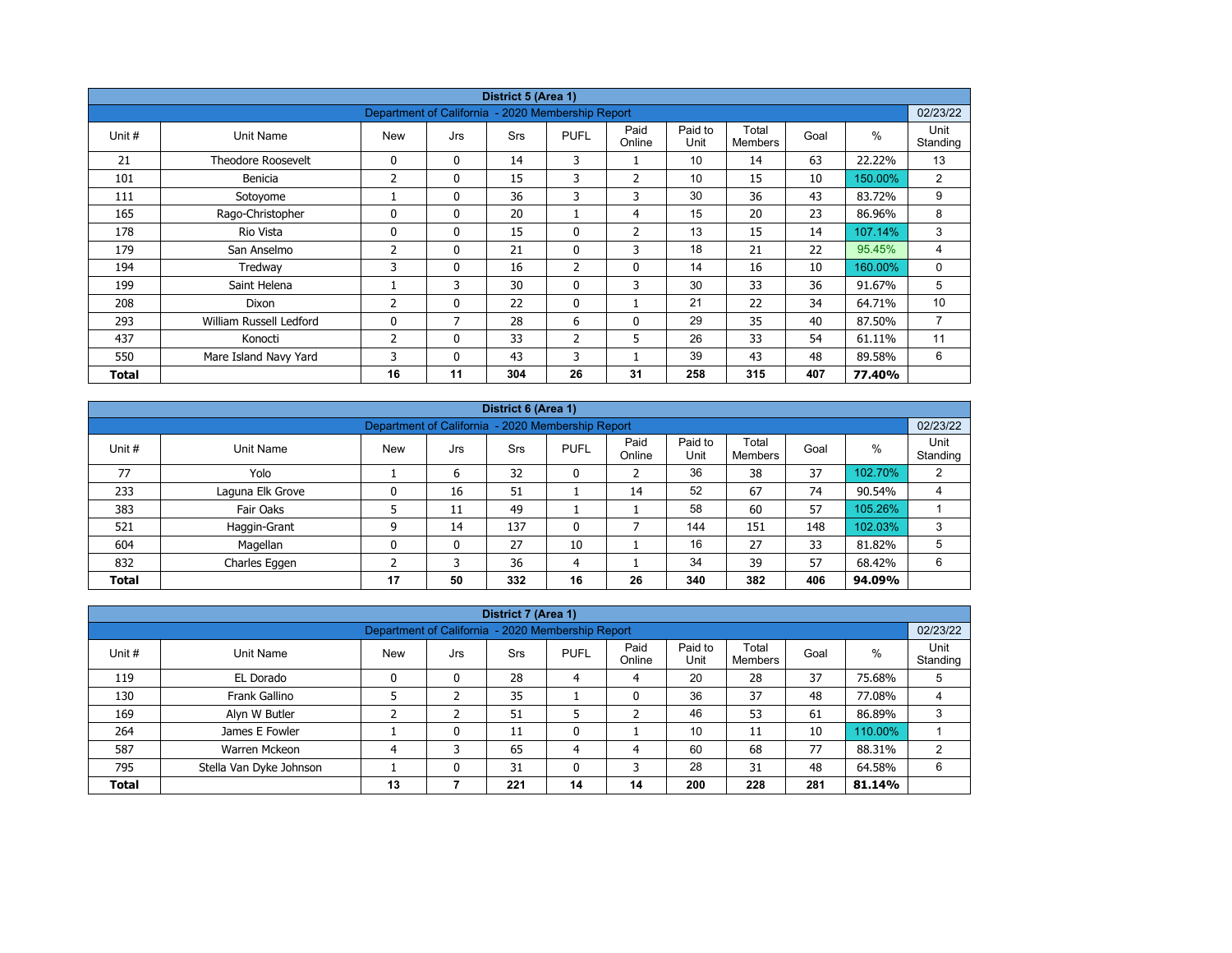|                                                                                                                                                         | District 8 (Area 2)                                           |  |  |    |  |  |    |    |    |        |  |  |  |  |
|---------------------------------------------------------------------------------------------------------------------------------------------------------|---------------------------------------------------------------|--|--|----|--|--|----|----|----|--------|--|--|--|--|
|                                                                                                                                                         | 02/23/22<br>Department of California - 2022 Membership Report |  |  |    |  |  |    |    |    |        |  |  |  |  |
| Paid<br>Paid to<br>Total<br><b>PUFL</b><br>%<br>Unit #<br>Unit Name<br>Goal<br><b>New</b><br>Srs<br>Jrs<br>Unit<br>Online<br>Standing<br><b>Members</b> |                                                               |  |  |    |  |  |    |    |    |        |  |  |  |  |
|                                                                                                                                                         | San Francisco                                                 |  |  | 18 |  |  | 17 | 21 | 30 | 70.00% |  |  |  |  |
| 30<br>18<br>17<br>21<br><b>Total</b><br>70.00%                                                                                                          |                                                               |  |  |    |  |  |    |    |    |        |  |  |  |  |

| District 9 (Area 2)                                                                                                                              |              |  |        |    |   |  |    |    |    |        |   |  |  |
|--------------------------------------------------------------------------------------------------------------------------------------------------|--------------|--|--------|----|---|--|----|----|----|--------|---|--|--|
| Department of California - 2022 Membership Report                                                                                                |              |  |        |    |   |  |    |    |    |        |   |  |  |
| Paid<br>Paid to<br>Total<br>Unit #<br><b>PUFL</b><br>%<br><b>New</b><br>Unit Name<br>Goal<br>Srs<br>Jrs<br>Standing<br>Online<br>Unit<br>Members |              |  |        |    |   |  |    |    |    |        |   |  |  |
| 161                                                                                                                                              | Harding-Hola |  |        | 33 |   |  | 32 | 38 | 43 | 88.37% |   |  |  |
| 202                                                                                                                                              | Rov Frerichs |  |        | 20 |   |  | 16 | 21 | 43 | 48.84% | ົ |  |  |
| <b>Total</b>                                                                                                                                     |              |  | e<br>o | 53 | 8 |  | 48 | 59 | 86 | 68.60% |   |  |  |

| District 10 (Area 2)                                                                                                                            |             |  |  |    |  |   |    |    |    |        |  |  |  |
|-------------------------------------------------------------------------------------------------------------------------------------------------|-------------|--|--|----|--|---|----|----|----|--------|--|--|--|
| 02/23/22<br>Department of California - 2022 Membership Report                                                                                   |             |  |  |    |  |   |    |    |    |        |  |  |  |
| Paid<br>Paid to<br>Total<br>%<br>Unit#<br><b>PUFL</b><br><b>New</b><br>Unit Name<br>Goal<br>Srs<br>Jrs<br>Online<br>Standing<br>Unit<br>Members |             |  |  |    |  |   |    |    |    |        |  |  |  |
| 68                                                                                                                                              | Havward     |  |  | 20 |  | 0 | 20 | 22 | 32 | 68.75% |  |  |  |
| 117                                                                                                                                             | San Leandro |  |  | 27 |  |   | 24 | 28 | 47 | 59.57% |  |  |  |
| 79<br>50<br><b>Total</b><br>47<br>44<br>63.29%<br>0                                                                                             |             |  |  |    |  |   |    |    |    |        |  |  |  |

|                                                               |                                                                                                                                                  |    |              | District 11 (Area 3) |    |    |     |     |     |         |                |  |  |  |  |
|---------------------------------------------------------------|--------------------------------------------------------------------------------------------------------------------------------------------------|----|--------------|----------------------|----|----|-----|-----|-----|---------|----------------|--|--|--|--|
|                                                               | 02/23/22<br>Department of California - 2022 Membership Report                                                                                    |    |              |                      |    |    |     |     |     |         |                |  |  |  |  |
| Unit #                                                        | Paid<br>Paid to<br>Total<br>$\%$<br><b>PUFL</b><br>Goal<br>Unit Name<br><b>New</b><br><b>Srs</b><br>Jrs<br>Unit<br>Online<br>Standing<br>Members |    |              |                      |    |    |     |     |     |         |                |  |  |  |  |
| 16                                                            | Karl Ross                                                                                                                                        | 3  | 4            | 60                   | 10 | 8  | 46  | 64  | 89  | 71.91%  | 5              |  |  |  |  |
| 22                                                            | Lodi                                                                                                                                             |    | $\mathbf{0}$ | 33                   | 2  | 5  | 26  | 33  | 40  | 82.50%  | 3              |  |  |  |  |
| 108                                                           | Amador                                                                                                                                           | 10 | 3            | 72                   |    | -  | 67  | 75  | 69  | 108.70% |                |  |  |  |  |
| 190                                                           | Clinton Mccausland                                                                                                                               |    | 2            | 20                   | 3  |    | 18  | 22  | 27  | 81.48%  | 4              |  |  |  |  |
| 249                                                           | Mcfall-Grisham                                                                                                                                   |    | 9            | 37                   | C. | 8  | 36  | 46  | 64  | 71.88%  | 6              |  |  |  |  |
| 376                                                           | Calaveras                                                                                                                                        |    | 9            | 53                   | 0  | 3  | 59  | 62  | 75  | 82.67%  | $\overline{2}$ |  |  |  |  |
| 32<br>31<br>32<br>47<br>803<br>0<br>0<br>68.09%<br>Ed Stewart |                                                                                                                                                  |    |              |                      |    |    |     |     |     |         |                |  |  |  |  |
| <b>Total</b>                                                  |                                                                                                                                                  | 16 | 27           | 307                  | 19 | 32 | 283 | 334 | 411 | 81.27%  |                |  |  |  |  |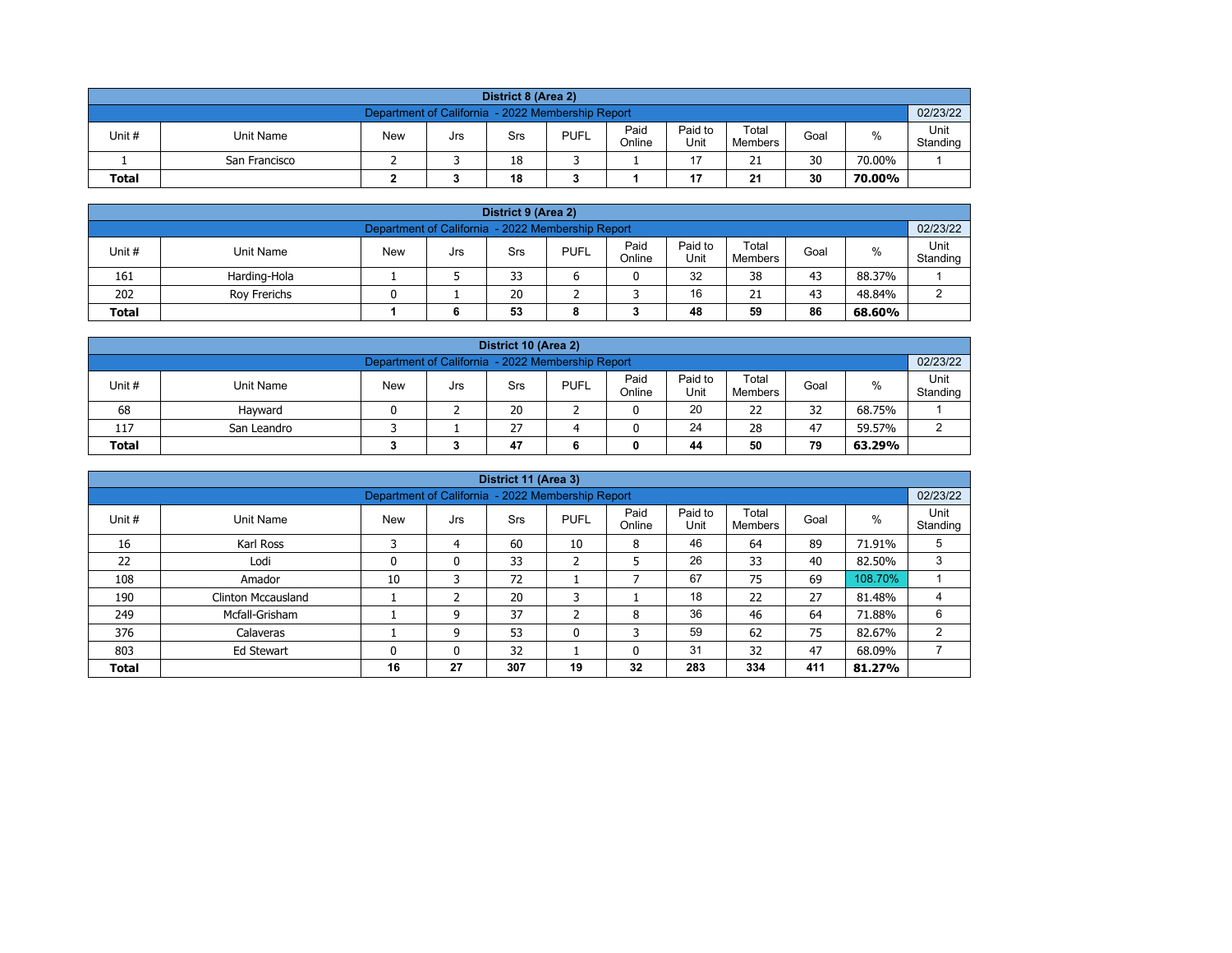| District 12 (Area 3) |                   |                                                   |              |              |                |                |                 |                         |      |          |                  |  |  |
|----------------------|-------------------|---------------------------------------------------|--------------|--------------|----------------|----------------|-----------------|-------------------------|------|----------|------------------|--|--|
|                      |                   | Department of California - 2022 Membership Report |              |              |                |                |                 |                         |      |          | 02/23/22         |  |  |
| Unit #               | Unit Name         | <b>New</b>                                        | Jrs          | <b>Srs</b>   | <b>PUFL</b>    | Paid<br>Online | Paid to<br>Unit | Total<br><b>Members</b> | Goal | %        | Unit<br>Standing |  |  |
| 74                   | Modesto           |                                                   | $\mathbf{0}$ | 28           | $\overline{2}$ | 5              | 21              | 28                      | 39   | 71.79%   | 6                |  |  |
| 83                   | Merced            | 4                                                 | 16           | 79           | 2              | $\overline{ }$ | 86              | 95                      | 120  | 79.17%   | 2                |  |  |
| 91                   | George J Hatfield | $\mathbf{0}$                                      | 0            | $\mathbf{0}$ | 0              | $\mathbf{0}$   | $\overline{0}$  | $\mathbf{0}$            | 10   | $0.00\%$ | 8                |  |  |
| 166                  | James V Pernetti  | 13                                                | 10           | 74           | 0              | $\overline{2}$ | 82              | 84                      | 72   | 116.67%  |                  |  |  |
| 168                  | Elijah B Hayes    | $\mathbf 0$                                       | 5            | 19           |                |                | 22              | 24                      | 31   | 77.42%   | 4                |  |  |
| 240                  | Manuel M Lopes    |                                                   | 0            | 21           | 0              | 3              | 18              | 21                      | 28   | 75.00%   | 5                |  |  |
| 491                  | Ceres             | $\mathbf{0}$                                      | 3            | 9            | $\overline{2}$ | $\mathbf{0}$   | 10              | 12                      | 18   | 66.67%   |                  |  |  |
| 567                  | Mariposa          | 0                                                 | 0            | 11           | 0              |                | 10              | 11                      | 14   | 78.57%   | 3                |  |  |
| 872                  | Scranton & Qualle | $\mathbf{0}$                                      | $\mathbf{0}$ | $\mathbf{0}$ | $\mathbf{0}$   | $\mathbf{0}$   | $\overline{0}$  | $\mathbf{0}$            | 19   | $0.00\%$ | 8                |  |  |
| <b>Total</b>         |                   | 19                                                | 34           | 241          | 7              | 19             | 249             | 275                     | 351  | 78.35%   |                  |  |  |

| District 13 (Area 2) |                                                                                                                                        |    |    |     |    |    |     |     |     |         |   |  |  |  |  |
|----------------------|----------------------------------------------------------------------------------------------------------------------------------------|----|----|-----|----|----|-----|-----|-----|---------|---|--|--|--|--|
|                      | 02/23/22<br>Department of California - 2022 Membership Report                                                                          |    |    |     |    |    |     |     |     |         |   |  |  |  |  |
| Unit #               | Paid<br>Paid to<br>Total<br>%<br><b>PUFL</b><br>Unit Name<br><b>New</b><br>Srs<br>Goal<br>Jrs<br>Unit<br>Online<br>Standing<br>Members |    |    |     |    |    |     |     |     |         |   |  |  |  |  |
| 217                  | Gilroy                                                                                                                                 |    | 11 | 41  | 0  | 0  | 52  | 52  | 50  | 104.00% |   |  |  |  |  |
| 318                  | <b>Willow Glen</b>                                                                                                                     | 0  | 0  | 4   |    | 0  |     | 4   | 12  | 33.33%  |   |  |  |  |  |
| 419                  | Santa Clara                                                                                                                            | 11 | 11 | 133 | 13 |    | 126 | 144 | 141 | 102.13% | ົ |  |  |  |  |
| 564                  | <b>Mission City</b>                                                                                                                    |    |    | 29  | 4  | 4  | 26  | 34  | 47  | 72.34%  | 3 |  |  |  |  |
| 791                  | 30<br>Mayfair<br>73<br>$\mathbf{0}$<br>44<br>44<br>60.27%                                                                              |    |    |     |    |    |     |     |     |         |   |  |  |  |  |
| <b>Total</b>         |                                                                                                                                        | 19 | 27 | 251 | 27 | 16 | 235 | 278 | 323 | 86.07%  |   |  |  |  |  |

| District 14 (Area 3) |                                                                                   |                |                |                |              |                |                |                |      |        |                  |  |  |  |
|----------------------|-----------------------------------------------------------------------------------|----------------|----------------|----------------|--------------|----------------|----------------|----------------|------|--------|------------------|--|--|--|
|                      | 02/23/22<br>Department of California - 2022 Membership Report<br>Paid to<br>Total |                |                |                |              |                |                |                |      |        |                  |  |  |  |
| Unit #               | Unit Name                                                                         | <b>New</b>     | Jrs            | Srs            | <b>PUFL</b>  | Paid<br>Online | Unit           | <b>Members</b> | Goal | $\%$   | Unit<br>Standing |  |  |  |
| 3                    | Hanford                                                                           | 0              | 15             | 53             | 2            | $\overline{2}$ | 64             | 68             | 79   | 86.08% | 2                |  |  |  |
| 4                    | <b>Charlie Waters</b>                                                             | 0              | $\mathbf{0}$   | 1              | $\mathbf{0}$ |                | $\overline{0}$ |                | 18   | 5.56%  | 11               |  |  |  |
| 11                   | Madera                                                                            | 0              | 0              | $\overline{2}$ | 2            | $\mathbf 0$    | $\overline{0}$ | 2              | 10   | 20.00% | 10               |  |  |  |
| 23                   | William Lee Netzer                                                                | $\overline{2}$ | $\overline{2}$ | 13             | $\mathbf{0}$ |                | 14             | 15             | 17   | 88.24% |                  |  |  |  |
| 110                  | Oakhurst                                                                          |                | $\overline{2}$ | 29             | $\mathbf{0}$ | $\mathbf{0}$   | 31             | 31             | 42   | 73.81% | 6                |  |  |  |
| 147                  | Cecil Cox                                                                         | 3              | 15             | 56             | 5            |                | 65             | 71             | 98   | 72.45% | 8                |  |  |  |
| 191                  | Kingsburg                                                                         | 2              | 6              | 45             | 0            | $\overline{2}$ | 49             | 51             | 64   | 79.69% | 4                |  |  |  |
| 346                  | Firebaugh                                                                         | 0              | 0              | 5              | 0            | $\mathbf 0$    | 5              | 5              | 11   | 45.45% | 9                |  |  |  |
| 355                  | Westland                                                                          | 0              | $\mathbf{0}$   | 9              | $\mathbf{0}$ | $\mathbf{0}$   | 9              | 9              | 11   | 81.82% | 3                |  |  |  |
| 509                  | Fresno Federal                                                                    | 5              | 3              | 62             | 6            | 10             | 49             | 65             | 82   | 79.27% | 5                |  |  |  |
| 511                  | <b>State Center</b>                                                               | 0              | 7              | 7              | $\mathbf{0}$ | 14             | $\overline{0}$ | 14             | 19   | 73.68% | 7                |  |  |  |
| <b>Total</b>         |                                                                                   | 13             | 50             | 282            | 15           | 31             | 286            | 332            | 451  | 73.61% |                  |  |  |  |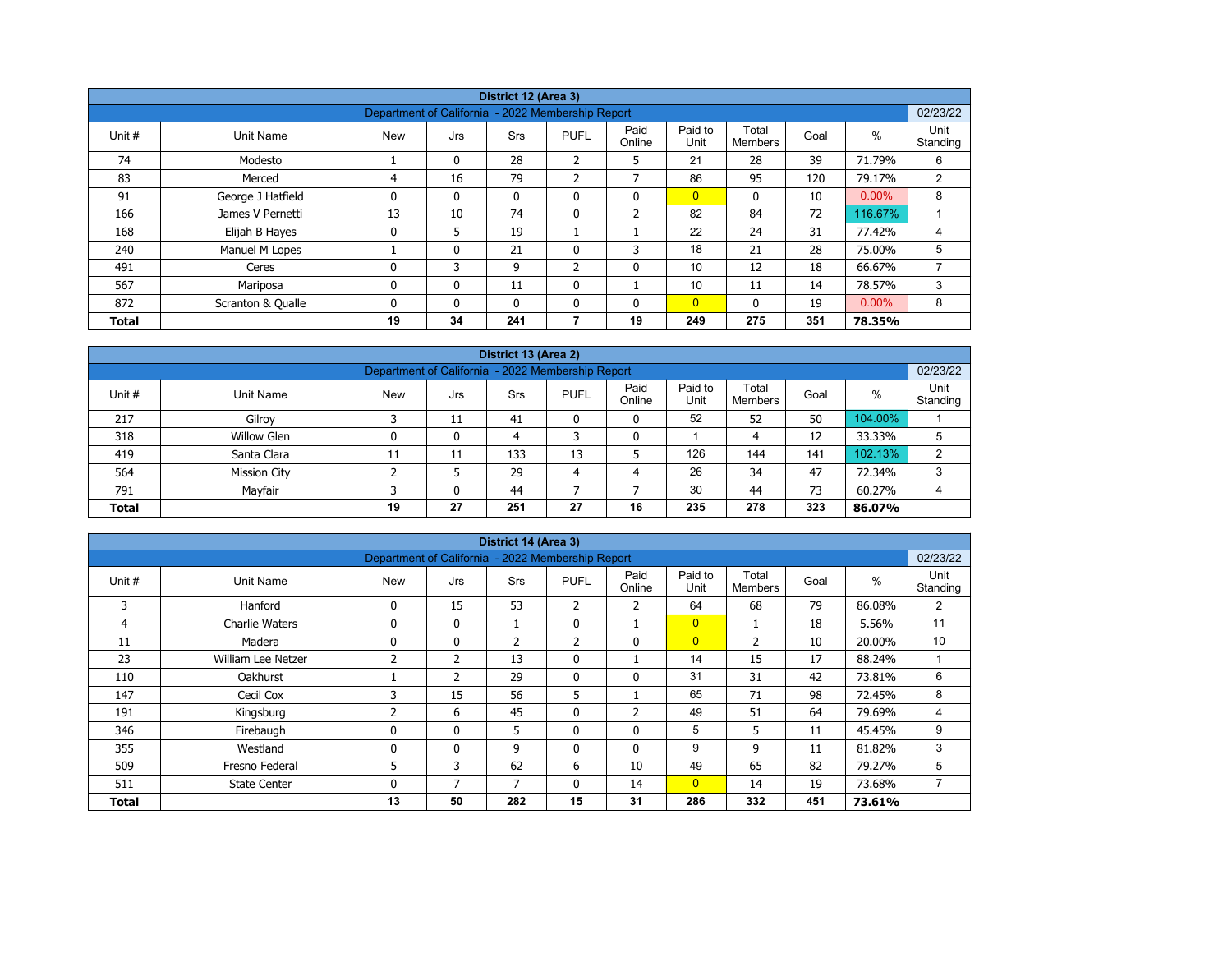|              |                                                                                                                                                           |                                                   |    | District 15 (Area 3) |                |                |     |     |     |         |          |  |  |  |  |
|--------------|-----------------------------------------------------------------------------------------------------------------------------------------------------------|---------------------------------------------------|----|----------------------|----------------|----------------|-----|-----|-----|---------|----------|--|--|--|--|
|              |                                                                                                                                                           | Department of California - 2022 Membership Report |    |                      |                |                |     |     |     |         | 02/23/22 |  |  |  |  |
| Unit #       | Paid<br>Paid to<br>Total<br>%<br><b>PUFL</b><br>Goal<br>Unit Name<br><b>New</b><br><b>Srs</b><br>Jrs<br>Unit<br>Online<br><b>Members</b><br>Standing<br>⇁ |                                                   |    |                      |                |                |     |     |     |         |          |  |  |  |  |
| 20           | Porterville                                                                                                                                               |                                                   | 10 | 47                   | $\overline{2}$ | 3              | 52  | 57  | 55  | 103.64% | 2        |  |  |  |  |
| 26           | Bakersfield                                                                                                                                               |                                                   |    | 65                   | 5              | 6              | 59  | 65  | 89  | 73.03%  |          |  |  |  |  |
| 94           | Exeter                                                                                                                                                    | 0                                                 |    | 24                   | 6              | 10             | 9   | 25  | 32  | 78.13%  | 5        |  |  |  |  |
| 124          | Merle Reed                                                                                                                                                | 14                                                | 14 | 98                   | $\overline{2}$ | $\overline{4}$ | 106 | 112 | 102 | 109.80% |          |  |  |  |  |
| 213          | Leslie L Robinson                                                                                                                                         | 0                                                 | 4  | 30                   | 0              |                | 33  | 34  | 34  | 100.00% | 4        |  |  |  |  |
| 221          | Tehachapi                                                                                                                                                 | 12                                                | 4  | 36                   | 0              | 0              | 40  | 40  | 39  | 102.56% | 3        |  |  |  |  |
| 711          | Kern River Valley                                                                                                                                         | 0                                                 | 0  | 12                   | 0              | 0              | 12  | 12  | 16  | 75.00%  | 6        |  |  |  |  |
| <b>Total</b> |                                                                                                                                                           | 34                                                | 33 | 312                  | 15             | 24             | 306 | 345 | 367 | 94.01%  |          |  |  |  |  |

| District 16 (Area 6) |                           |                                                   |              |     |                |                |                 |                         |      |         |                  |  |  |
|----------------------|---------------------------|---------------------------------------------------|--------------|-----|----------------|----------------|-----------------|-------------------------|------|---------|------------------|--|--|
|                      |                           | Department of California - 2022 Membership Report |              |     |                |                |                 |                         |      |         | 02/23/22         |  |  |
| Unit #               | Unit Name                 | <b>New</b>                                        | Jrs          | Srs | <b>PUFL</b>    | Paid<br>Online | Paid to<br>Unit | Total<br><b>Members</b> | Goal | $\%$    | Unit<br>Standing |  |  |
| 48                   | Oxnard                    | 0                                                 | 10           | 57  | 3              | 3              | 61              | 67                      | 83   | 80.72%  | 12               |  |  |
| 49                   | Santa Barbara             | 0                                                 | $\mathbf{0}$ | 3   | $\mathbf 0$    | 3              | $\overline{0}$  | 3                       | 12   | 25.00%  | 14               |  |  |
| 50                   | Paso Robles               | 0                                                 | 1            | 17  | $\mathbf 0$    |                | 17              | 18                      | 19   | 94.74%  | 5                |  |  |
| 56                   | Corporal Marshal N Braden | 6                                                 | 8            | 65  |                | 8              | 64              | 73                      | 90   | 81.11%  | 11               |  |  |
| 66                   | San Luis Obispo           | 5                                                 | 4            | 59  | $\mathbf{0}$   | 4              | 59              | 63                      | 65   | 96.92%  | 4                |  |  |
| 125                  | Vandenberg                | 0                                                 | $\mathbf{0}$ | 32  | $\overline{2}$ | $\overline{2}$ | 28              | 32                      | 38   | 84.21%  | 10               |  |  |
| 136                  | Arroyo Grande             | 8                                                 | 1            | 81  | $\overline{2}$ | 7              | 73              | 82                      | 77   | 106.49% | $\overline{2}$   |  |  |
| 211                  | William "Will" Proud      | 9                                                 | 2            | 85  | 3              | $\overline{4}$ | 80              | 87                      | 94   | 92.55%  | 7                |  |  |
| 339                  | Ventura                   | 0                                                 | 8            | 22  |                |                | 28              | 30                      | 41   | 73.17%  | 13               |  |  |
| 432                  | Cambria                   | 29                                                | 5            | 127 | 2              |                | 129             | 132                     | 128  | 103.13% | 3                |  |  |
| 482                  | Walter "Ski" Gamulski     | $\overline{2}$                                    | 6            | 43  | $\mathbf{0}$   | $\mathbf{0}$   | 49              | 49                      | 54   | 90.74%  | 8                |  |  |
| 502                  | Moorpark                  |                                                   | 1            | 21  | $\mathbf 0$    | 4              | 18              | 22                      | 26   | 84.62%  | 9                |  |  |
| 534                  | Orcutt                    | 16                                                | $\mathbf{0}$ | 46  |                | 3              | 42              | 46                      | 36   | 127.78% | 1                |  |  |
| 741                  | Camarillo                 | 18                                                | 13           | 196 |                | 29             | 179             | 209                     | 225  | 92.89%  | 6                |  |  |
| Total                |                           | 94                                                | 59           | 854 | 16             | 70             | 827             | 913                     | 988  | 92.41%  |                  |  |  |

| District 17 (Area 4)                                                                                                                            |                            |  |    |    |   |   |    |    |    |         |   |  |  |
|-------------------------------------------------------------------------------------------------------------------------------------------------|----------------------------|--|----|----|---|---|----|----|----|---------|---|--|--|
| 02/23/22<br>Department of California - 2022 Membership Report                                                                                   |                            |  |    |    |   |   |    |    |    |         |   |  |  |
| Paid<br>Paid to<br>Total<br>Unit#<br><b>PUFL</b><br>%<br><b>New</b><br>Goal<br>Unit Name<br>Srs<br>Jrs<br>Standing<br>Online<br>Unit<br>Members |                            |  |    |    |   |   |    |    |    |         |   |  |  |
| 302                                                                                                                                             | Allied                     |  | 8  | 47 |   | 0 | 55 | 55 | 52 | 105.77% | 3 |  |  |
| 309                                                                                                                                             | Los Angeles Sheriff's Star |  |    | 30 | 0 |   | 32 | 33 | 31 | 106.45% | ົ |  |  |
| 628                                                                                                                                             | Chinatown                  |  | 21 | 31 |   |   | 51 | 52 | 48 | 108.33% |   |  |  |
| 138<br>106.87%<br>108<br>131<br>32<br>140<br>13<br><b>Total</b><br>0                                                                            |                            |  |    |    |   |   |    |    |    |         |   |  |  |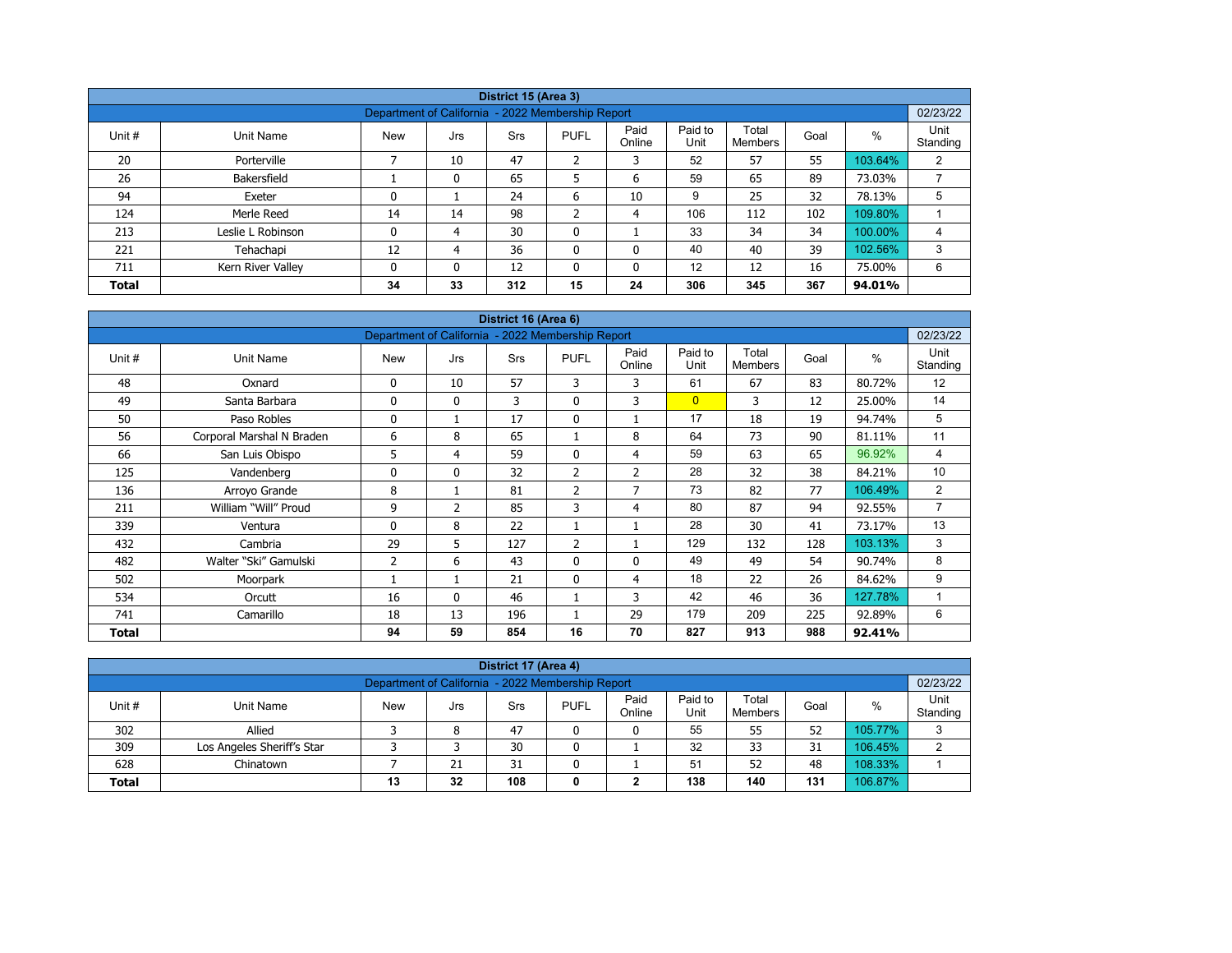| District 18 (Area 6) |                       |                                                   |              |            |                |                |                 |                         |      |         |                  |  |  |
|----------------------|-----------------------|---------------------------------------------------|--------------|------------|----------------|----------------|-----------------|-------------------------|------|---------|------------------|--|--|
|                      |                       | Department of California - 2022 Membership Report |              |            |                |                |                 |                         |      |         | 02/23/22         |  |  |
| Unit #               | Unit Name             | <b>New</b>                                        | Jrs          | <b>Srs</b> | <b>PUFL</b>    | Paid<br>Online | Paid to<br>Unit | Total<br><b>Members</b> | Goal | $\%$    | Unit<br>Standing |  |  |
| 13                   | Pasadena              | 0                                                 | 14           | 30         | $\overline{2}$ | 3              | 39              | 44                      | 53   | 83.02%  | 7                |  |  |
| 30                   | Pomoma Charles P Rowe | 4                                                 | 3            | 34         | 2              |                | 34              | 37                      | 60   | 61.67%  | 10               |  |  |
| 75                   | La Puente             | 0                                                 | $\mathbf{0}$ | 7          | 4              | 3              | $\overline{0}$  | 7                       | 34   | 20.59%  | 12               |  |  |
| 139                  | Alhambra              | 3                                                 | 5            | 54         | 5              | 6              | 48              | 59                      | 58   | 101.72% | 3                |  |  |
| 180                  | Canyon City           | 3                                                 | 6            | 47         | 4              | 8              | 41              | 53                      | 45   | 117.78% | $\overline{2}$   |  |  |
| 241                  | Abraham Lincoln       | 6                                                 | $\mathbf{0}$ | 23         | 2              | 2              | 19              | 23                      | 23   | 100.00% | 4                |  |  |
| 261                  | El Monte              | 0                                                 | 6            | 18         | 0              |                | 23              | 24                      | 44   | 54.55%  | 11               |  |  |
| 280                  | East Pasadena         |                                                   |              | 44         | 5              | 4              | 36              | 45                      | 58   | 77.59%  | 8                |  |  |
| 397                  | Monterey Park         | 0                                                 | 3            | 14         | $\mathbf{0}$   | 17             | $\overline{0}$  | 17                      | 14   | 121.43% | $\mathbf{1}$     |  |  |
| 755                  | <b>Charter Cove</b>   | 3                                                 | 8            | 66         | 2              | $\overline{7}$ | 65              | 74                      | 119  | 62.18%  | 9                |  |  |
| 790                  | <b>West Covina</b>    | 7                                                 | 5            | 51         | $\overline{2}$ | 6              | 48              | 56                      | 57   | 98.25%  | 5                |  |  |
| 830                  | Duarte                | 3                                                 | 37           | 84         | 13             | <b>I</b>       | 107             | 121                     | 141  | 85.82%  | 6                |  |  |
| Total                |                       | 30                                                | 88           | 472        | 41             | 59             | 460             | 560                     | 706  | 79.32%  |                  |  |  |

| District 19 (Area 4)<br>Department of California - 2022 Membership Report |                   |            |                |                |                |                |                 |                  |      |               |                  |  |  |
|---------------------------------------------------------------------------|-------------------|------------|----------------|----------------|----------------|----------------|-----------------|------------------|------|---------------|------------------|--|--|
|                                                                           |                   |            |                |                |                |                |                 |                  |      |               | 02/23/22         |  |  |
| Unit #                                                                    | Unit Name         | <b>New</b> | Jrs            | <b>Srs</b>     | <b>PUFL</b>    | Paid<br>Online | Paid to<br>Unit | Total<br>Members | Goal | $\frac{0}{0}$ | Unit<br>Standing |  |  |
| 134                                                                       | City of Paramount | 9          | 0              | 11             | 1              | 1              | 9               | 11               | 22   | 50.00%        | 13               |  |  |
| 170                                                                       | Bert S Crossland  | 0          | 5              | 20             | 2              |                | 22              | 25               | 26   | 96.15%        | 1                |  |  |
| 184                                                                       | South Bay         | 9          | 4              | 93             | 5              | 24             | 68              | 97               | 124  | 78.23%        | 11               |  |  |
| 270                                                                       | Downey            | 0          | $\mathbf{0}$   | 10             | $\overline{2}$ | $\mathbf{0}$   | 8               | 10               | 12   | 83.33%        | 5                |  |  |
| 272                                                                       | Montebello        | 9          | 0              | 88             | 2              | 9              | 77              | 88               | 94   | 93.62%        | $\overline{c}$   |  |  |
| 314                                                                       | Hawthorne         | 0          | 5              | 59             | 14             | 6              | 44              | 64               | 81   | 79.01%        | 8                |  |  |
| 341                                                                       | Leland A Cupp     | 4          | 3              | 42             | $\mathbf{0}$   | 4              | 41              | 45               | 53   | 84.91%        | 4                |  |  |
| 352                                                                       | Gilbert W Lindsay | 0          | $\mathbf{0}$   | $\overline{2}$ |                | $\mathbf{1}$   | $\overline{0}$  | 2                | 10   | 20.00%        | 14               |  |  |
| 359                                                                       | <b>Norwalk</b>    | 11         | 13             | 107            | 5              | 6              | 109             | 120              | 147  | 81.63%        | $\overline{7}$   |  |  |
| 411                                                                       | Rivera            | 6          | 3              | 37             |                | 5              | 34              | 40               | 51   | 78.43%        | 10               |  |  |
| 465                                                                       | Clyde F Hager     |            | 4              | 7              |                | 0              | 10              | 11               | 14   | 78.57%        | 9                |  |  |
| 496                                                                       | Lakewood          | 18         | 14             | 226            | $\overline{7}$ | 8              | 225             | 240              | 288  | 83.33%        | 5                |  |  |
| 723                                                                       | Hollydale         | 1          | 1              | 18             |                | 3              | 15              | 19               | 21   | 90.48%        | 3                |  |  |
| 833                                                                       | Lincoln Village   | 0          | $\overline{2}$ | 20             |                | 18             | 3               | 22               | 36   | 61.11%        | 12               |  |  |
| Total                                                                     |                   | 68         | 54             | 740            | 43             | 86             | 665             | 794              | 979  | 81.10%        |                  |  |  |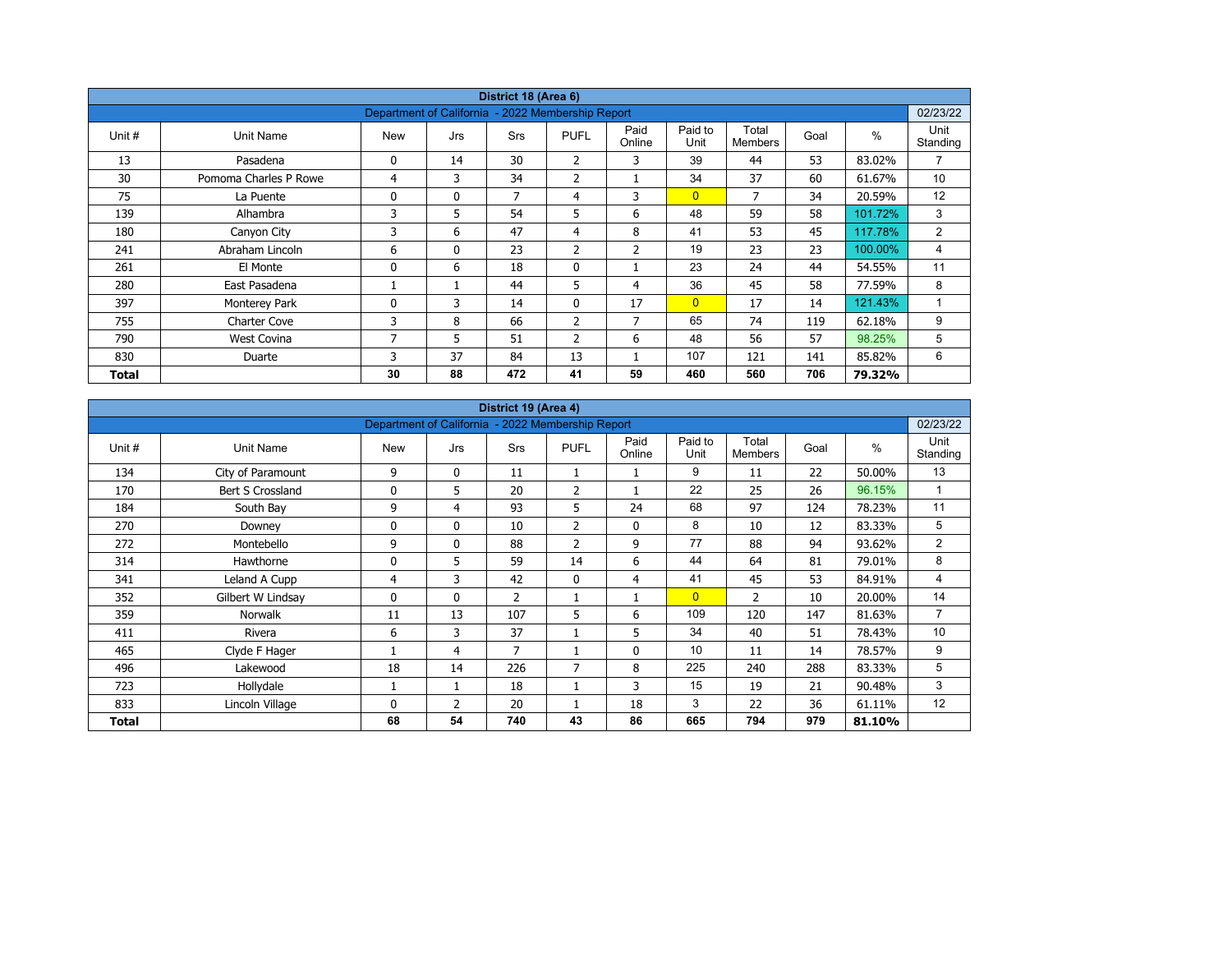| District 20 (Area 6)                                                       |                                                               |            |               |     |             |                |                 |                  |      |         |                  |  |  |  |  |
|----------------------------------------------------------------------------|---------------------------------------------------------------|------------|---------------|-----|-------------|----------------|-----------------|------------------|------|---------|------------------|--|--|--|--|
|                                                                            | 02/23/22<br>Department of California - 2022 Membership Report |            |               |     |             |                |                 |                  |      |         |                  |  |  |  |  |
| Unit #                                                                     | Unit Name                                                     | <b>New</b> | Jrs           | Srs | <b>PUFL</b> | Paid<br>Online | Paid to<br>Unit | Total<br>Members | Goal | $\%$    | Unit<br>Standing |  |  |  |  |
| 176                                                                        | San Fernando                                                  | 0          | 2             | 57  |             | 6              | 46              | 59               | 61   | 96.72%  | 3                |  |  |  |  |
| 311                                                                        | Antelope Valley                                               |            | 11            | 70  | 8           | 8              | 65              | 81               | 104  | 77.88%  | 6                |  |  |  |  |
| 348                                                                        | Palmdale                                                      |            | 0             | 36  | 5           | ำ<br>∠         | 29              | 36               | 44   | 81.82%  | 4                |  |  |  |  |
| 377                                                                        | Sunland-Tujunga                                               | 12         | $\mathcal{P}$ | 46  |             | 5              | 42              | 48               | 35   | 137.14% |                  |  |  |  |  |
| 507                                                                        | Newhall-Saugus                                                | 0          |               | 50  |             | 9              | 42              | 52               | 66   | 78.79%  | 5                |  |  |  |  |
| 520                                                                        | Sun Valley                                                    | 3          | 3             | 26  |             | 5              | 23              | 29               | 51   | 56.86%  |                  |  |  |  |  |
| 817                                                                        | Panorama City                                                 | 6          | $\Omega$      | 43  | 0           |                | 42              | 43               | 42   | 102.38% | 2                |  |  |  |  |
| 20<br>328<br>23<br>289<br>36<br>348<br>403<br>24<br>86.35%<br><b>Total</b> |                                                               |            |               |     |             |                |                 |                  |      |         |                  |  |  |  |  |

| District 21 (Area 5) |                          |                                                   |                |      |                |                |                 |                         |      |         |                  |  |  |
|----------------------|--------------------------|---------------------------------------------------|----------------|------|----------------|----------------|-----------------|-------------------------|------|---------|------------------|--|--|
|                      |                          | Department of California - 2022 Membership Report |                |      |                |                |                 |                         |      |         | 02/23/22         |  |  |
| Unit #               | Unit Name                | <b>New</b>                                        | Jrs            | Srs  | <b>PUFL</b>    | Paid<br>Online | Paid to<br>Unit | Total<br><b>Members</b> | Goal | $\%$    | Unit<br>Standing |  |  |
| 53                   | Harold W Hyland          | 11                                                | 6              | 73   | 8              | $\overline{7}$ | 64              | 79                      | 89   | 88.76%  | 9                |  |  |
| 79                   | Riverside                | 10                                                | $\overline{7}$ | 63   | 2              | 12             | 56              | 70                      | 100  | 70.00%  | 14               |  |  |
| 200                  | Lynn Mort                | 16                                                | 1              | 66   | 4              | 9              | 54              | 67                      | 74   | 90.54%  | $\overline{7}$   |  |  |
| 289                  | Carl R Meairs            | 17                                                | 9              | 111  | $\overline{2}$ | 15             | 103             | 120                     | 149  | 80.54%  | 11               |  |  |
| 328                  | Norco                    | 29                                                | 8              | 182  | 1              | 28             | 161             | 190                     | 200  | 95.00%  | 4                |  |  |
| 428                  | San Gorgonio Pass        | 9                                                 | $\mathbf{0}$   | 26   |                | 3              | 22              | 26                      | 16   | 162.50% | 1                |  |  |
| 500                  | Mira Loma                | 2                                                 | 1              | 35   | 3              | 3              | 30              | 36                      | 56   | 64.29%  | 15               |  |  |
| 519                  | Owen Coffman             | 34                                                | 54             | 222  | 5              | 32             | 239             | 276                     | 327  | 84.40%  | 10               |  |  |
| 574                  | <b>Morrison Memorial</b> | 3                                                 | $\mathbf{1}$   | 45   | 0              | 10             | 36              | 46                      | 51   | 90.20%  | 8                |  |  |
| 595                  | Perris                   | 9                                                 | 3              | 49   | 5              | $\overline{7}$ | 40              | 52                      | 54   | 96.30%  | 3                |  |  |
| 739                  | <b>Herman Granados</b>   | 13                                                | 4              | 55   | 4              | 6              | 49              | 59                      | 64   | 92.19%  | 6                |  |  |
| 742                  | Joe Dominguez            | 6                                                 | 4              | 64   | $\mathbf 0$    | 30             | 38              | 68                      | 72   | 94.44%  | 5                |  |  |
| 800                  | Idyllwild                |                                                   | 3              | 80   | 1              | 6              | 76              | 83                      | 117  | 70.94%  | 13               |  |  |
| 848                  | San Jacinto              | 6                                                 | 5              | 65   | 0              | 6              | 64              | 70                      | 98   | 71.43%  | 12               |  |  |
| 852                  | Temecula-Murrieta Valley | 2                                                 | 2              | 14   | 0              | $\overline{2}$ | 14              | 16                      | 10   | 160.00% | 2                |  |  |
| 951                  | Fellowship               | 0                                                 | $\mathbf{0}$   | 3    | $\mathbf{0}$   | $\overline{2}$ | 1               | 3                       | 17   | 17.65%  | 16               |  |  |
| Total                |                          | 168                                               | 108            | 1153 | 36             | 178            | 1047            | 1261                    | 1494 | 84.40%  |                  |  |  |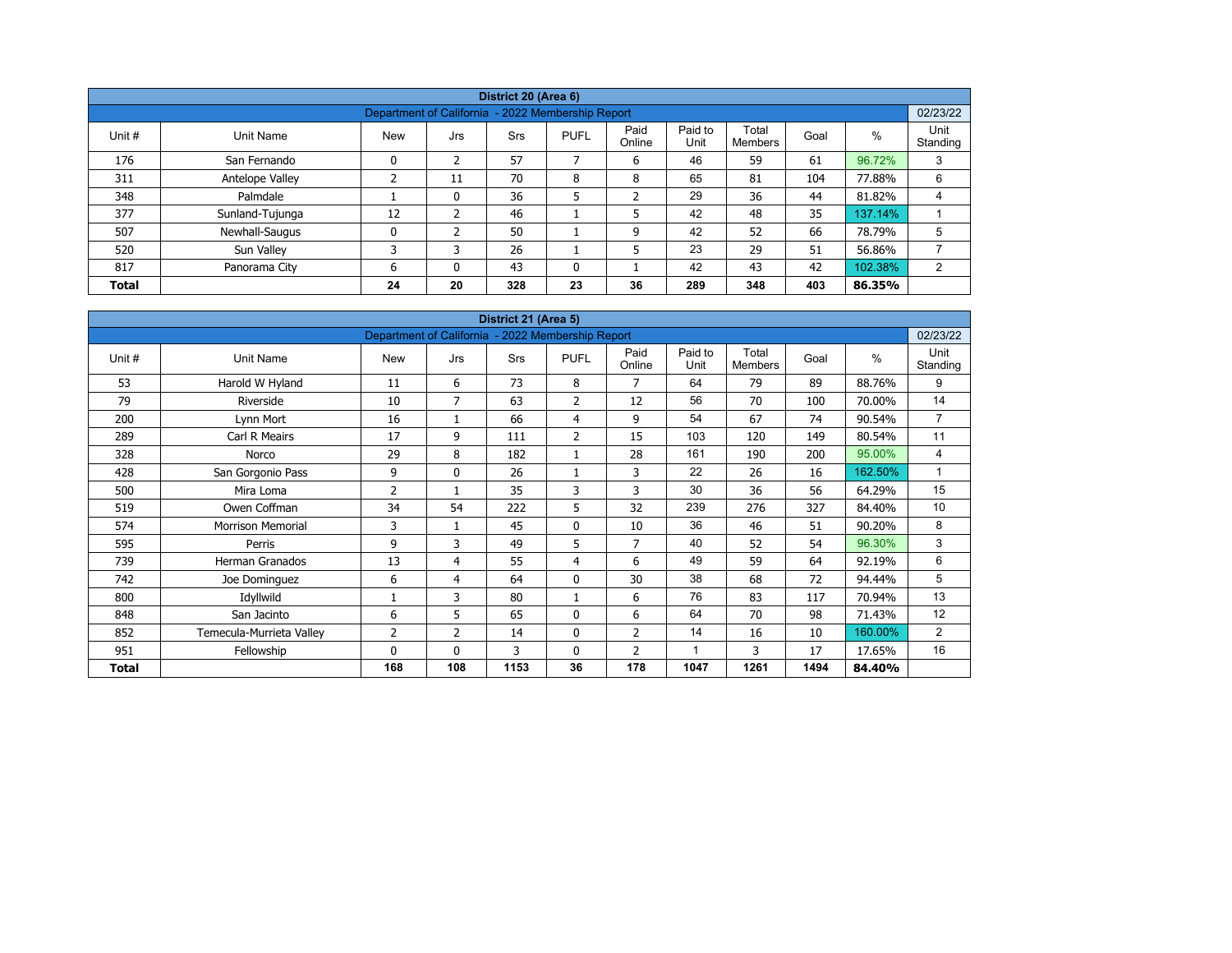| District 22 (Area 5)<br>Department of California - 2022 Membership Report |                          |                |                |             |                |                |                 |                         |      |         |                  |  |  |
|---------------------------------------------------------------------------|--------------------------|----------------|----------------|-------------|----------------|----------------|-----------------|-------------------------|------|---------|------------------|--|--|
|                                                                           |                          |                |                |             |                |                |                 |                         |      |         | 02/23/22         |  |  |
| Unit#                                                                     | <b>Unit Name</b>         | <b>New</b>     | Jrs            | Srs         | <b>PUFL</b>    | Paid<br>Online | Paid to<br>Unit | Total<br><b>Members</b> | Goal | $\%$    | Unit<br>Standing |  |  |
| 146                                                                       | Oceanside                | 0              | 3              | 19          | $\mathbf{1}$   | 2              | 19              | 22                      | 21   | 104.76% | 1                |  |  |
| 149                                                                       | JB Clark                 | $\overline{7}$ | $\mathbf{1}$   | 79          | 8              | 17             | 55              | 80                      | 97   | 82.47%  | 9                |  |  |
| 201                                                                       | Dewitt C Mitchell        | 0              | $\mathbf{0}$   | 15          | $\mathbf{0}$   | $\mathbf{1}$   | 14              | 15                      | 15   | 100.00% | $\overline{2}$   |  |  |
| 255                                                                       | Larry E Bennett          | 4              | 29             | 122         | 15             | 10             | 126             | 151                     | 169  | 89.35%  | $\overline{7}$   |  |  |
| 258                                                                       | Alpine                   | 1              | 5              | 34          | 3              | 5              | 31              | 39                      | 52   | 75.00%  | 14               |  |  |
| 282                                                                       | La Mesa                  | 4              | $\overline{2}$ | 83          | 17             | 3              | 65              | 85                      | 111  | 76.58%  | 12               |  |  |
| 303                                                                       | El Cajon                 | 0              | 0              | 9           | $\mathbf 0$    | $\overline{2}$ | $\overline{7}$  | 9                       | 14   | 64.29%  | 15               |  |  |
| 310                                                                       | Dennis T Williams        | 7              | 6              | 105         | 9              | 12             | 90              | 111                     | 123  | 90.24%  | 6                |  |  |
| 364                                                                       | Santee                   | 0              | 0              | 14          | $\mathbf 0$    | 14             | $\overline{0}$  | 14                      | 21   | 66.67%  | 15               |  |  |
| 365                                                                       | Alvin Myo Dunn           | 0              | $\overline{2}$ | 59          | 3              | 12             | 46              | 61                      | 79   | 77.22%  | 11               |  |  |
| 416                                                                       | San Dieguito             | 0              | $\Omega$       | 22          | 8              | 14             | $\overline{0}$  | 22                      | 29   | 75.86%  | 13               |  |  |
| 434                                                                       | Chula Vista              | 5              | $\mathbf{1}$   | 106         | 15             | 11             | 81              | 107                     | 197  | 54.31%  | 17               |  |  |
| 460                                                                       | Albert J Hickman         | 0              | 6              | 91          | 8              | $\overline{7}$ | 82              | 97                      | 118  | 82.20%  | 10               |  |  |
| 468                                                                       | Lincoln Deming           | 13             | 10             | 112         | 6              | 21             | 95              | 122                     | 131  | 93.13%  | $\overline{4}$   |  |  |
| 552                                                                       | Pacific Beach            | 5              | 3              | 53          | 3              | $\overline{2}$ | 51              | 56                      | 56   | 100.00% | $\overline{2}$   |  |  |
| 619                                                                       | Sgt Allan K Walker, USMC | 0              | 0              | $\mathbf 0$ | $\mathbf 0$    | 0              | $\overline{0}$  | 0                       | 17   | 0.00%   | 19               |  |  |
| 731                                                                       | Larry E Holmberg         | 0              | $\mathbf{1}$   | 10          | $\overline{2}$ | $\mathbf{1}$   | 8               | 11                      | 21   | 52.38%  | 18               |  |  |
| 820                                                                       | Imperial Beach           | 8              | 3              | 86          | 5              | 7              | 77              | 89                      | 102  | 87.25%  | 8                |  |  |
| 853                                                                       | <b>Borrego Springs</b>   | 12             | 1              | 118         | 8              | 10             | 101             | 119                     | 130  | 91.54%  | 5                |  |  |
| <b>Total</b>                                                              |                          | 66             | 73             | 1137        | 111            | 151            | 948             | 1210                    | 1503 | 80.51%  |                  |  |  |

| District 23 (Area 4)                                                       |                                                   |            |     |     |             |                |                 |                  |      |         |                  |  |  |  |  |
|----------------------------------------------------------------------------|---------------------------------------------------|------------|-----|-----|-------------|----------------|-----------------|------------------|------|---------|------------------|--|--|--|--|
|                                                                            | Department of California - 2022 Membership Report |            |     |     |             |                |                 |                  |      |         |                  |  |  |  |  |
| Unit#                                                                      | Unit Name                                         | <b>New</b> | Jrs | Srs | <b>PUFL</b> | Paid<br>Online | Paid to<br>Unit | Total<br>Members | Goal | %       | Unit<br>Standing |  |  |  |  |
| 228                                                                        | Benj J Bowie                                      |            | 19  | 34  |             |                | 50              | 53               | 53   | 100.00% | 3                |  |  |  |  |
| 252                                                                        | Jackie Robinson                                   | 0          | 28  | 182 | ∍           | 14             | 191             | 210              | 265  | 79.25%  | 5                |  |  |  |  |
| 578                                                                        | Chappie James                                     | 0          |     | 78  |             | 4              | 77              | 83               | 81   | 102.47% | C                |  |  |  |  |
| 639                                                                        | Dorie Miller                                      |            | 23  | 43  | ∍           |                | 64              | 66               | 61   | 108.20% |                  |  |  |  |  |
| 784                                                                        | Sammy Davis Jr                                    |            |     | 12  |             | 0              | 12              | 13               | 15   | 86.67%  | 4                |  |  |  |  |
| 76<br>475<br>349<br>11<br>20<br>394<br>425<br>13<br><b>Total</b><br>89.47% |                                                   |            |     |     |             |                |                 |                  |      |         |                  |  |  |  |  |

| District 24 (Area 6)                                                                                                                             |                                                               |    |    |     |    |    |     |     |     |         |   |  |  |  |  |
|--------------------------------------------------------------------------------------------------------------------------------------------------|---------------------------------------------------------------|----|----|-----|----|----|-----|-----|-----|---------|---|--|--|--|--|
|                                                                                                                                                  | 02/23/22<br>Department of California - 2022 Membership Report |    |    |     |    |    |     |     |     |         |   |  |  |  |  |
| Paid<br>Paid to<br>Total<br>Unit #<br><b>PUFL</b><br>%<br>Goal<br>Unit Name<br><b>New</b><br>Srs<br>Jrs<br>Standing<br>Online<br>Unit<br>Members |                                                               |    |    |     |    |    |     |     |     |         |   |  |  |  |  |
| 43                                                                                                                                               | Hollywood                                                     | 15 |    | 107 |    | 30 | 79  | 110 | 104 | 105.77% | C |  |  |  |  |
| 46                                                                                                                                               | Community                                                     | 8  |    | 51  | a  | 4  | 43  | 56  | 41  | 136.59% |   |  |  |  |  |
| 283                                                                                                                                              | Palisades                                                     | 6  | 29 | 153 | 13 | ь  | 163 | 182 | 189 | 96.30%  | 3 |  |  |  |  |
| 285<br>104.19%<br>37<br>311<br>334<br>23<br>348<br>40<br>29<br><b>Total</b>                                                                      |                                                               |    |    |     |    |    |     |     |     |         |   |  |  |  |  |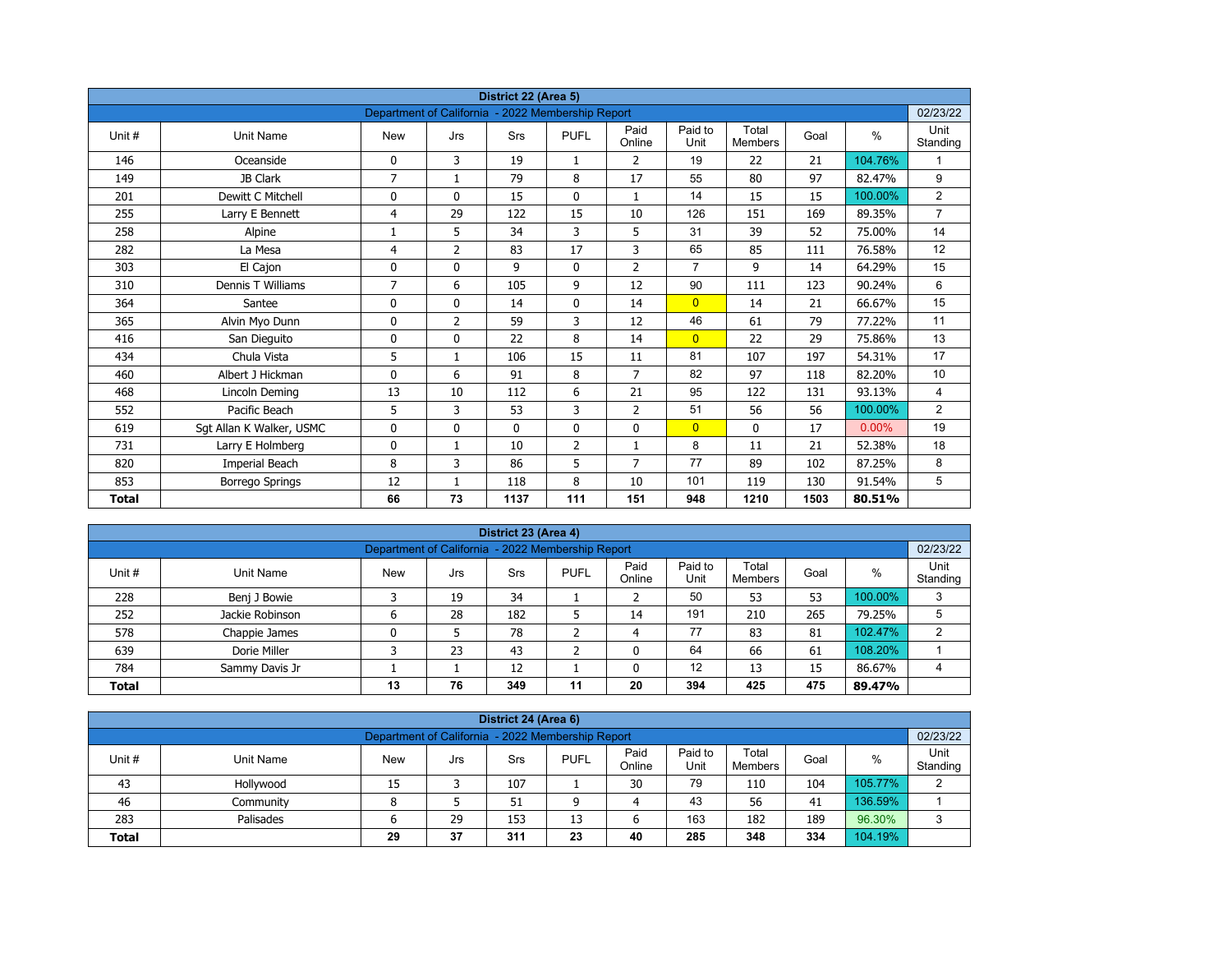| District 25 (Area 5)<br>Department of California - 2022 Membership Report |                                 |                |                |            |                |                |                 |                         |      |         |                  |  |  |
|---------------------------------------------------------------------------|---------------------------------|----------------|----------------|------------|----------------|----------------|-----------------|-------------------------|------|---------|------------------|--|--|
|                                                                           |                                 |                |                |            |                |                |                 |                         |      |         | 02/23/22         |  |  |
| Unit#                                                                     | Unit Name                       | <b>New</b>     | Jrs            | <b>Srs</b> | <b>PUFL</b>    | Paid<br>Online | Paid to<br>Unit | Total<br><b>Members</b> | Goal | $\%$    | Unit<br>Standing |  |  |
| 14                                                                        | San Bernardino                  | $\mathbf{1}$   | 4              | 39         | $\overline{2}$ | $\overline{2}$ | 39              | 43                      | 42   | 102.38% | $\overline{2}$   |  |  |
| 106                                                                       | Redlands                        | 13             | 6              | 151        | 5              | 21             | 131             | 157                     | 176  | 89.20%  | $\overline{7}$   |  |  |
| 112                                                                       | Ontario                         | 8              | $\Omega$       | 62         | $\mathbf 0$    | $\overline{4}$ | 58              | 62                      | 69   | 89.86%  | 6                |  |  |
| 155                                                                       | Colton                          | 4              | 13             | 51         | $\overline{2}$ | 5              | 57              | 64                      | 73   | 87.67%  | 8                |  |  |
| 229                                                                       | Leo Collins                     | 3              | 3              | 31         | $\mathbf{1}$   | $\overline{4}$ | 29              | 34                      | 56   | 60.71%  | 18               |  |  |
| 256                                                                       | <b>Apple Valley</b>             | $\overline{2}$ | $\mathbf{1}$   | 29         | $\mathbf{0}$   | $\mathbf{0}$   | 30              | 30                      | 31   | 96.77%  | 3                |  |  |
| 262                                                                       | Fontana                         | 9              | 12             | 76         | $\mathbf{1}$   | 10             | 77              | 88                      | 84   | 104.76% | $\mathbf{1}$     |  |  |
| 299                                                                       | Chino                           | 13             | $\overline{2}$ | 134        | $\overline{7}$ | 11             | 118             | 136                     | 160  | 85.00%  | 9                |  |  |
| 324                                                                       | <b>Richard Arnold Griffith</b>  | 5              | 9              | 42         | 5              | 5              | 41              | 51                      | 53   | 96.23%  | 4                |  |  |
| 421                                                                       | Highland                        | 23             | 20             | 191        | 4              | 20             | 187             | 211                     | 264  | 79.92%  | 13               |  |  |
| 422                                                                       | Robert Allen Romo               | 12             | 11             | 89         | $\mathbf{0}$   | 13             | 87              | 100                     | 124  | 80.65%  | 12               |  |  |
| 426                                                                       | Yucaipa Valley                  | $\overline{2}$ | 0              | 22         | $\mathbf{1}$   | $\mathbf{1}$   | 20              | 22                      | 36   | 61.11%  | 17               |  |  |
| 466                                                                       | Paul F Diekmann                 | $\overline{7}$ | $\mathbf{1}$   | 113        | $\mathbf{1}$   | $\overline{7}$ | 106             | 114                     | 150  | 76.00%  | 14               |  |  |
| 497                                                                       | Bloomington                     | 3              | 0              | 25         | $\mathbf{1}$   | $\mathbf 0$    | 24              | 25                      | 30   | 83.33%  | 10               |  |  |
| 584                                                                       | Big Bear Lake/ Sgt Mjr Al Woody | 6              | $\mathbf{0}$   | 72         | 5              | 9              | 58              | 72                      | 97   | 74.23%  | 15               |  |  |
| 650                                                                       | Philip Marmolejo                | 10             | 10             | 76         | $\mathbf{1}$   | $\mathbf 0$    | 85              | 86                      | 94   | 91.49%  | 5                |  |  |
| 710                                                                       | <b>Guy Wynton Morris</b>        | 8              | $\overline{7}$ | 28         | $\mathbf{0}$   | 5              | 30              | 35                      | 88   | 39.77%  | 19               |  |  |
| 751                                                                       | Newberry                        | 3              | $\overline{2}$ | 46         | 3              | $\overline{2}$ | 43              | 48                      | 77   | 62.34%  | 16               |  |  |
| 777                                                                       | Richard O Reed                  | 6              | 19             | 104        | 9              | 3              | 111             | 123                     | 148  | 83.11%  | 11               |  |  |
| 835                                                                       | Rancho Cucamonga                | $\overline{2}$ | $\mathbf{0}$   | 24         | 0              | 3              | 21              | 24                      | 14   | 171.43% | $\mathbf{1}$     |  |  |
| <b>Total</b>                                                              |                                 | 140            | 120            | 1405       | 48             | 125            | 1352            | 1525                    | 1866 | 81.73%  |                  |  |  |

| District 26 (Area 2)                                                       |                                                               |              |     |            |              |                |                 |                  |      |         |                  |  |  |  |  |
|----------------------------------------------------------------------------|---------------------------------------------------------------|--------------|-----|------------|--------------|----------------|-----------------|------------------|------|---------|------------------|--|--|--|--|
|                                                                            | Department of California - 2022 Membership Report<br>02/23/22 |              |     |            |              |                |                 |                  |      |         |                  |  |  |  |  |
| Unit #                                                                     | Unit Name                                                     | <b>New</b>   | Jrs | <b>Srs</b> | <b>PUFL</b>  | Paid<br>Online | Paid to<br>Unit | Total<br>Members | Goal | %       | Unit<br>Standing |  |  |  |  |
| 82                                                                         | San Mateo                                                     |              |     | 61         | h<br>L       | 5              | 55              | 62               | 87   | 71.26%  | 5                |  |  |  |  |
| 105                                                                        | Redwood City                                                  |              | 4   | 28         | $\mathbf{0}$ | 0              | 32              | 32               | 25   | 128.00% |                  |  |  |  |  |
| 238                                                                        | Pacifica                                                      | $\mathbf{0}$ | 0   | 5          | h<br>∠       |                | 2               |                  | 33   | 15.15%  | 6                |  |  |  |  |
| 472                                                                        | George Tadlock- E Unit                                        | 0            |     | 34         |              | 21             | 13              | 39               | 37   | 105.41% | 2                |  |  |  |  |
| 474                                                                        | Coastside                                                     |              | 0   | 85         | ำ<br>∠       | 12             | 71              | 85               | 94   | 90.43%  | 3                |  |  |  |  |
| 64<br>585<br>69<br>86.25%<br>Lloyd J Tobey<br>69<br>80<br>0<br>4           |                                                               |              |     |            |              |                |                 |                  |      |         |                  |  |  |  |  |
| 237<br>356<br>10<br>282<br>12<br>292<br>26<br>43<br>82.02%<br><b>Total</b> |                                                               |              |     |            |              |                |                 |                  |      |         |                  |  |  |  |  |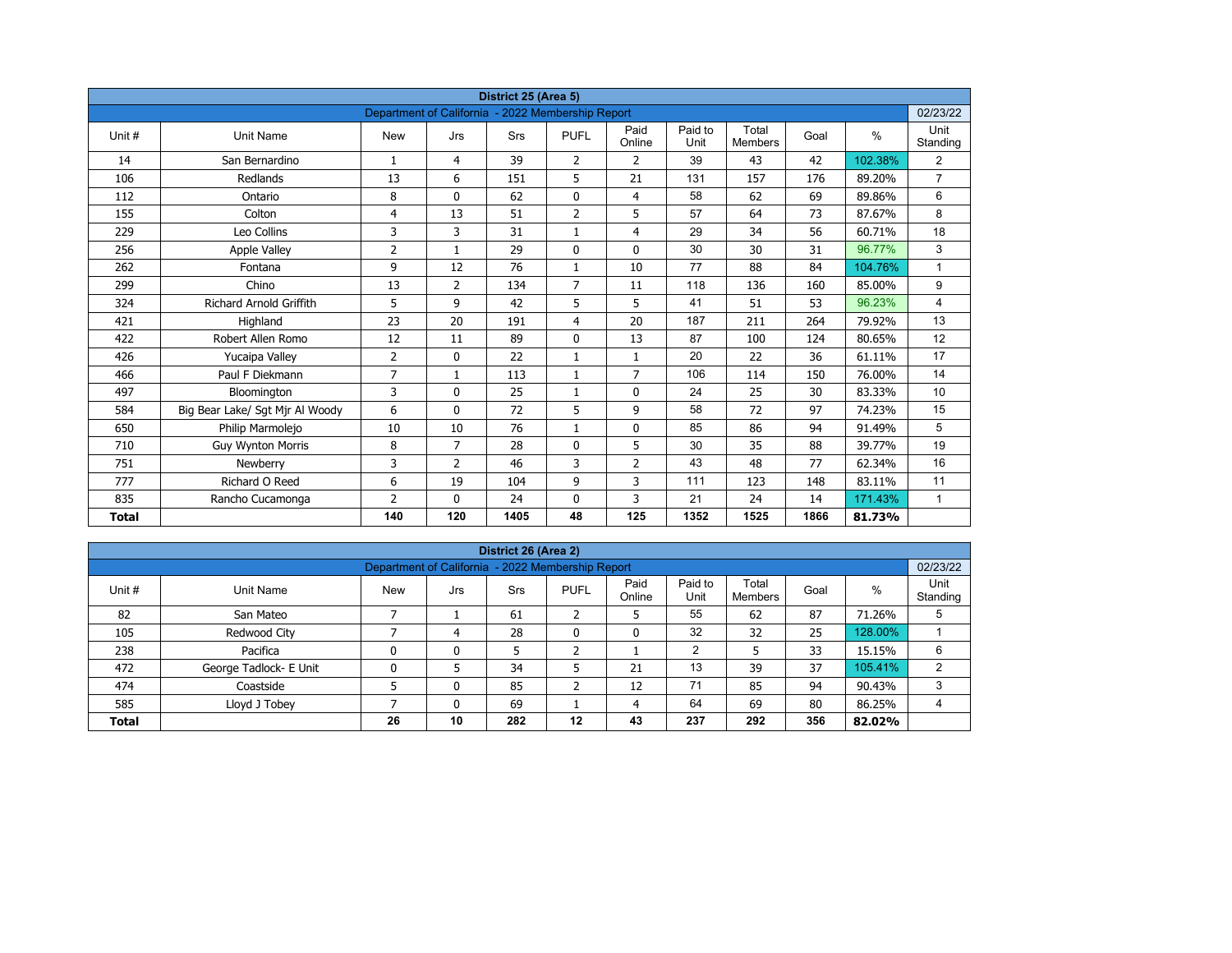| District 27 (Area 3)                                                                                                                                    |                   |  |   |     |   |    |     |     |     |         |   |  |  |  |
|---------------------------------------------------------------------------------------------------------------------------------------------------------|-------------------|--|---|-----|---|----|-----|-----|-----|---------|---|--|--|--|
| Department of California - 2022 Membership Report                                                                                                       |                   |  |   |     |   |    |     |     |     |         |   |  |  |  |
| Paid<br>Paid to<br>Total<br>%<br>Unit #<br><b>New</b><br><b>PUFL</b><br>Unit Name<br>Srs<br>Goal<br>Jrs<br>Unit<br>Online<br>Standing<br><b>Members</b> |                   |  |   |     |   |    |     |     |     |         |   |  |  |  |
| 118                                                                                                                                                     | Inyo              |  | 4 | 68  |   |    | 68  | 72  | 74  | 97.30%  | C |  |  |  |
| 457                                                                                                                                                     | Glacier           |  | 0 | 27  |   |    | 22  | 27  | 31  | 87.10%  | 3 |  |  |  |
| 476                                                                                                                                                     | Harry V Bailey Sr |  | ь | 77  |   |    | 74  | 83  | 81  | 102.47% |   |  |  |  |
| 684                                                                                                                                                     | John M Armitage   |  | 8 | 109 | Δ | 13 | 100 | 117 | 158 | 74.05%  | 4 |  |  |  |
| 18<br>263<br>27<br>299<br>344<br>281<br><b>Total</b><br>16<br>86.92%<br>9                                                                               |                   |  |   |     |   |    |     |     |     |         |   |  |  |  |

| District 28 (Area 2)<br>02/23/22                                           |                                                   |            |               |            |              |                          |                 |                         |      |         |                  |  |  |  |  |
|----------------------------------------------------------------------------|---------------------------------------------------|------------|---------------|------------|--------------|--------------------------|-----------------|-------------------------|------|---------|------------------|--|--|--|--|
|                                                                            | Department of California - 2022 Membership Report |            |               |            |              |                          |                 |                         |      |         |                  |  |  |  |  |
| Unit #                                                                     | Unit Name                                         | <b>New</b> | Jrs           | <b>Srs</b> | <b>PUFL</b>  | Paid<br>Online           | Paid to<br>Unit | Total<br><b>Members</b> | Goal | %       | Unit<br>Standing |  |  |  |  |
| 31                                                                         | <b>Salinas</b>                                    | 0          | $\mathbf{0}$  | 89         | 8            | 17                       | 64              | 89                      | 158  | 56.33%  | 9                |  |  |  |  |
| 41                                                                         | Monterey Peninsula                                | 6          | $\mathcal{P}$ | 30         | $\mathbf{0}$ |                          | 31              | 32                      | 30   | 106.67% |                  |  |  |  |  |
| 69                                                                         | San Benito                                        | 0          | 6             | 15         | 0            | 14                       | $\overline{7}$  | 21                      | 32   | 65.63%  | 8                |  |  |  |  |
| 81                                                                         | Gonzales                                          | 3          | 3             | 40         |              | 5                        | 37              | 43                      | 48   | 89.58%  | 4                |  |  |  |  |
| 121                                                                        | Edward H Lorenson                                 | 0          | $\mathbf{0}$  |            | 0            |                          | $\overline{0}$  |                         | 25   | 4.00%   | 10               |  |  |  |  |
| 512                                                                        | Carmel                                            | 6          | 2             | 37         | $\mathbf{0}$ | 10                       | 29              | 39                      | 46   | 84.78%  | 6                |  |  |  |  |
| 589                                                                        | Cecil M Anderson                                  | 0          | 2             | 31         |              | $\overline{\phantom{a}}$ | 25              | 33                      | 38   | 86.84%  | 5                |  |  |  |  |
| 591                                                                        | Seaside                                           | 2          | 6             | 70         | 3            | 4                        | 69              | 76                      | 103  | 73.79%  | ⇁                |  |  |  |  |
| 593                                                                        | Prunedale                                         | 10         | 10            | 121        | 8            | 16                       | 107             | 131                     | 139  | 94.24%  | 3                |  |  |  |  |
| 694                                                                        | <b>Monterey Cypress</b>                           | 3          | 14            | 143        | 4            | 18                       | 135             | 157                     | 166  | 94.58%  | $\overline{2}$   |  |  |  |  |
| 577<br>25<br>622<br>785<br>30<br>45<br>93<br>504<br>79.24%<br><b>Total</b> |                                                   |            |               |            |              |                          |                 |                         |      |         |                  |  |  |  |  |